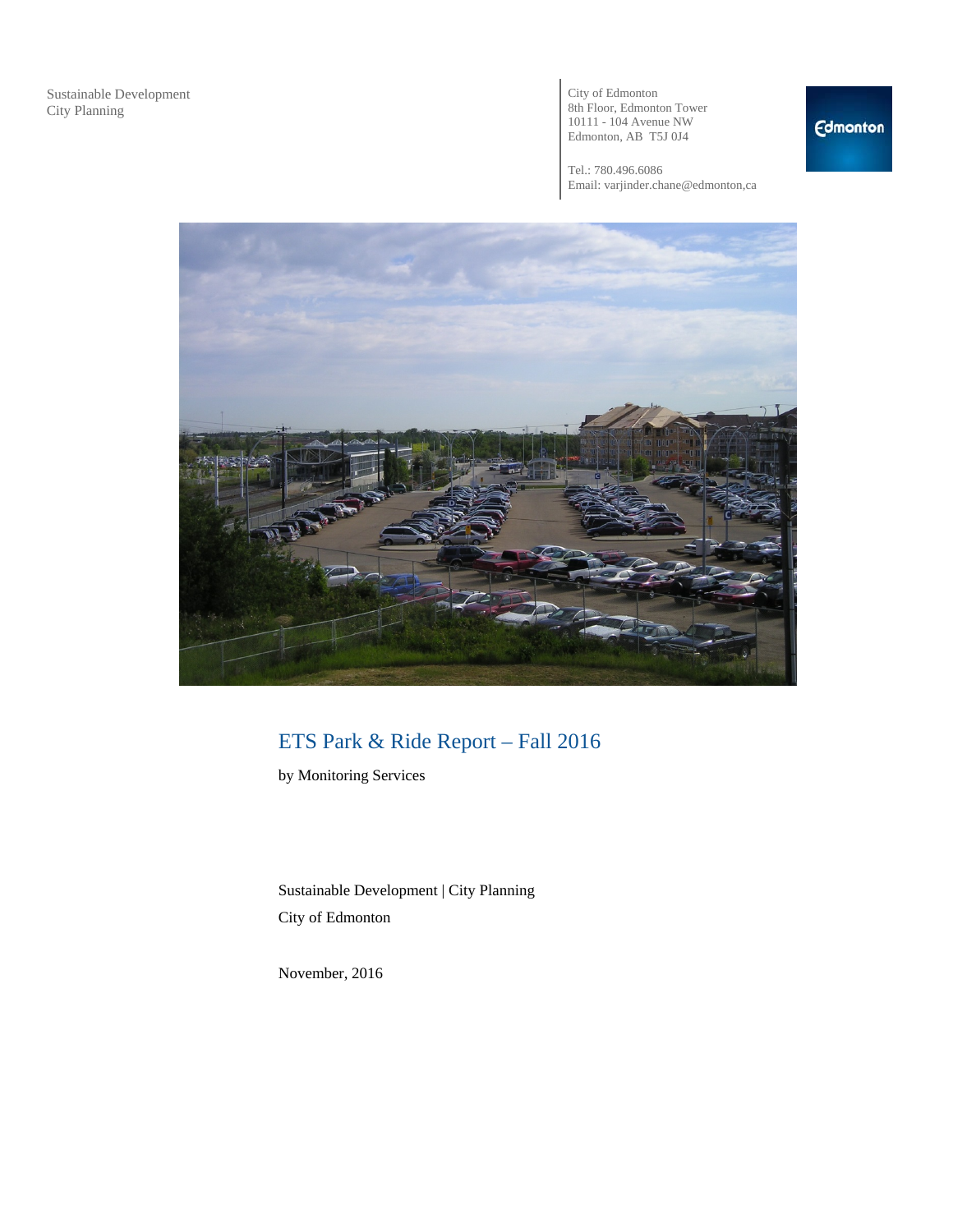### **Introduction**

There are a total of 9 ETS Park & Ride locations throughout the City of Edmonton.

ETS Park & Ride Surveys are conducted three times a year: Spring, Summer and Fall.

Edmonton Transit System (ETS) operates a total of nine Park & Ride sites throughout the City of Edmonton. There are five sites adjacent to LRT Transit Centre's: Clareview (East and West), Belvedere, Stadium and Century Park. There are three sites adjacent to Bus Transit Centre's: Meadows, Lewis Farms and Eaux Claires. The remaining standalone site is the Davies City Lot.

Monitoring Services monitors the utilization of all the Park & Ride sites between the hours of 6:00 AM and 11:00 AM during three different time periods in a year; Spring, Summer and Fall. The Fall 2016 Park & Ride Survey was conducted in November, 2016, when universities and schools are both in session.

# **Key Findings**

- **89%** of all available parking is occupied at the sites adjacent to both LRT and Bus Transit Centre's by 11:00AM.
- **93%** of all available parking is occupied at the sites adjacent to LRT Transit Centre's by 11:00 AM.
- **77%** of all available parking is occupied at the sites adjacent to Bus Transit Centre's by 11:00 AM.
- **83%** of all available parking spaces dedicated for the Paid Park & Ride Program are occupied by 11:00 AM.
- **99%** of the free stalls at all the Paid Park & Ride lots are occupied by 11:00 AM.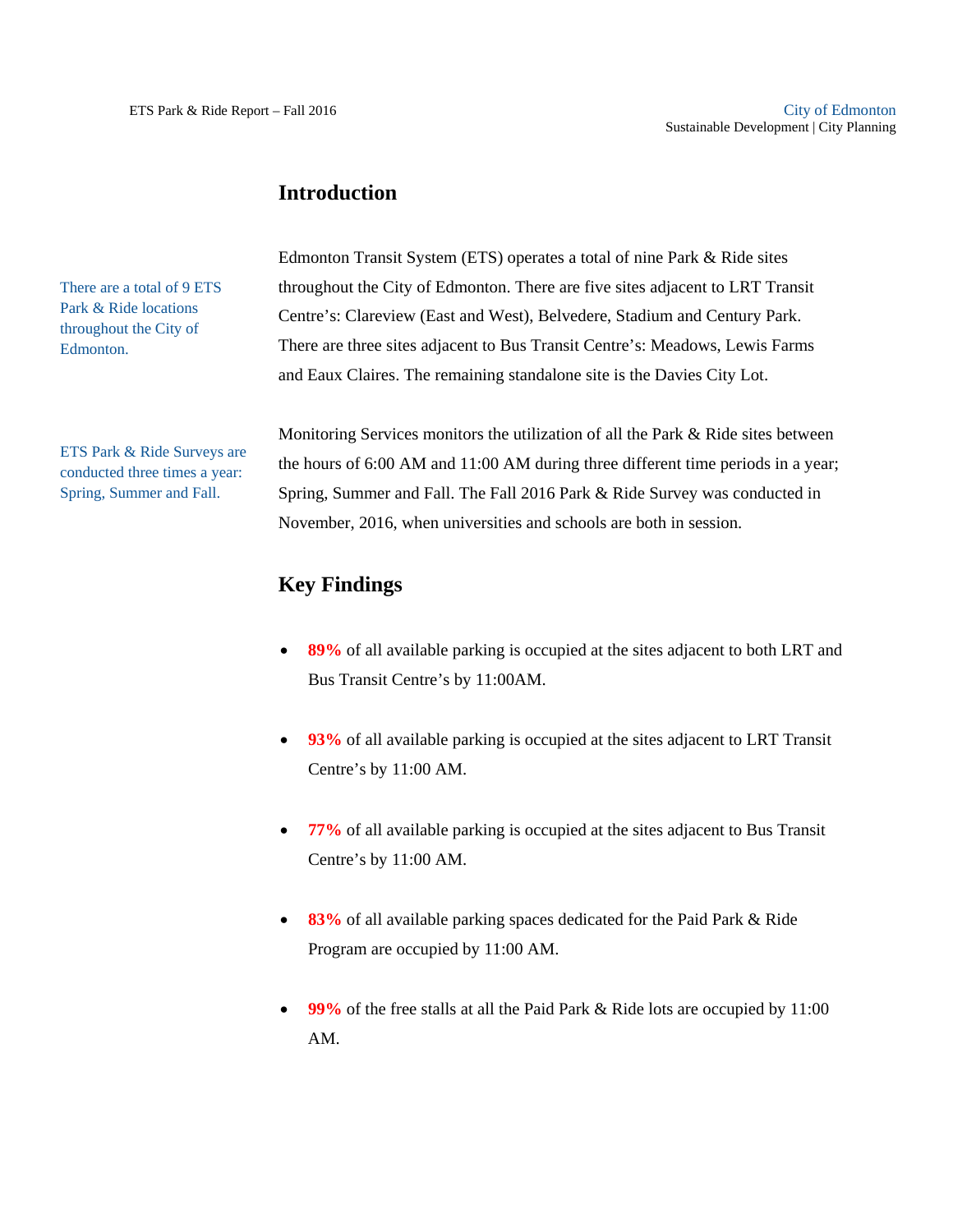ETS now offers a total of 5,711 available parking spaces for access to the transit

Davies City Lot is being monitored for the first time during the fall survey.

system by vehicle.

# **ETS Park & Ride Lot Capacity**

ETS offers a total of 5,711 parking spaces for access to the transit system by vehicle. This figure does not include "Reserved Stalls" which can be the following: loading zone stalls, Kiss & Ride stalls, taxi stalls, ETS inspector stalls and Transit Centre Kiosk stalls.

A number of changes in capacity have occurred since Fall 2015:

- Belvedere and Century Park increased due to updates in the configuration of the available gravel parking spaces.
- Clareview East, Clareview West and Stadium decreased due to updates in the configuration of the available paved parking spaces.
- Meadows increased due to updates in the configuration of the available paved parking spaces.
- Lewis Farm increased due to the addition of a new gravel parking lot.
- Davies City Lot is monitored for the first time during the fall survey.

| Table 1: ETS Park & Ride Total Capacity: |  |
|------------------------------------------|--|
|------------------------------------------|--|

| <b>Type</b>           | Park & Ride Lot     | <b>Lot Capacity</b> | % Change<br>from 2015 |
|-----------------------|---------------------|---------------------|-----------------------|
| <b>LRT Station</b>    | Clareview East      | 523                 | (2.2%)                |
| <b>LRT Station</b>    | Clareview West      | 870                 | $(0.1\%)$             |
| <b>LRT Station</b>    | <b>Belvedere</b>    | 761                 | 1.7%                  |
| <b>LRT Station</b>    | Stadium             | 520                 | (1.7%)                |
| <b>LRT Station</b>    | <b>Century Park</b> | 1323                | 1.5%                  |
|                       | Total:              | 3997                | 0.3%                  |
| <b>Transit Centre</b> | <b>Meadows</b>      | 254                 | 0.4%                  |
| <b>Transit Centre</b> | Lewis Farms         | 613                 | 64.3%                 |
| <b>Transit Centre</b> | Eaux Claires        | 391                 | $0.0\%$               |
|                       | Total:              | 1258                | 23.7%                 |
| Standalone            | Davies City Lot     | 456                 | N/A                   |
|                       | <b>TOTAL SUPPLY</b> | 5711                | 14.2%                 |

There are close to 4,000 available parking spaces at 5 LRT Transit Centre Park & Ride locations.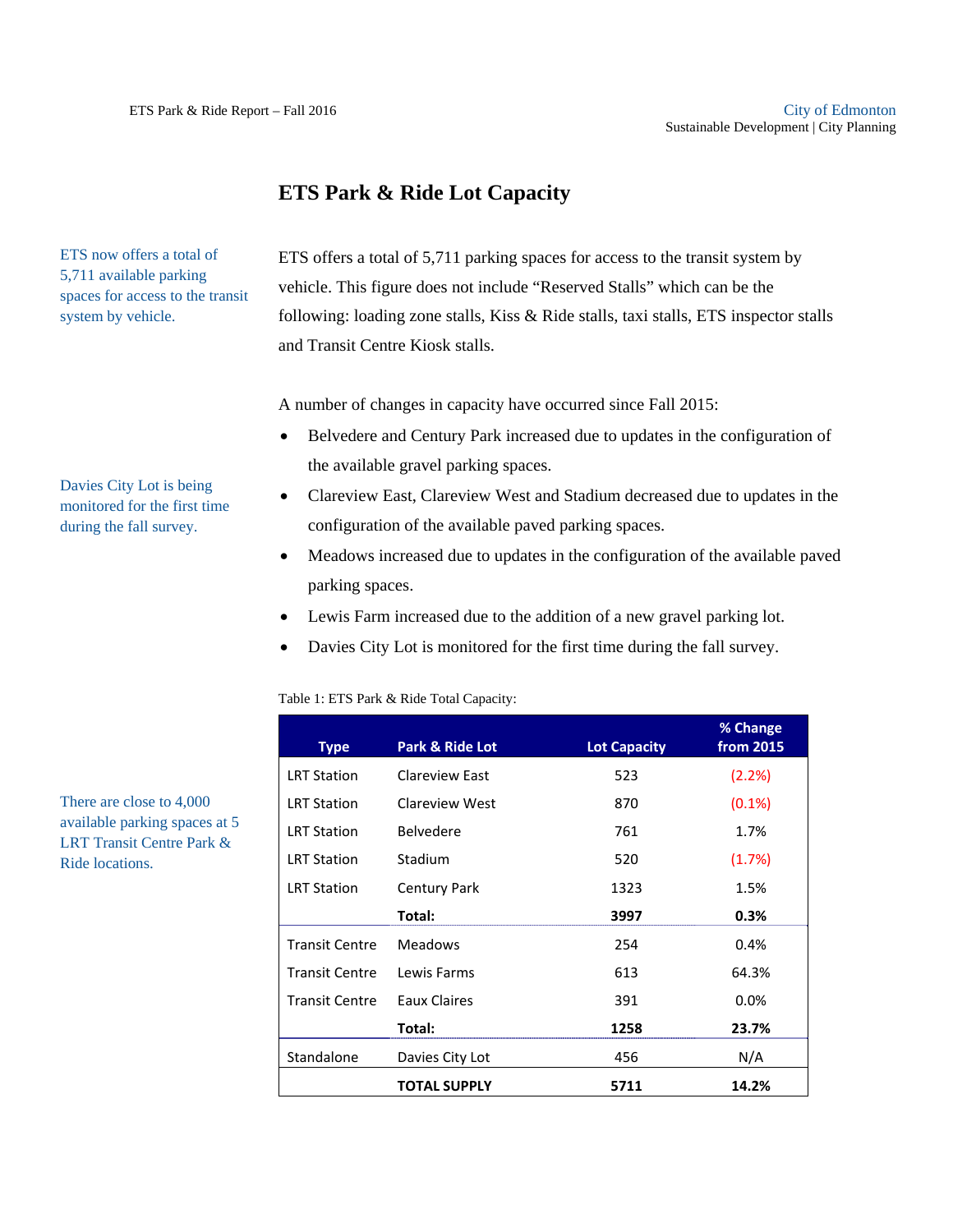| <b>Type</b>           | Park & Ride Lot     | <b>Free Stalls</b> | <b>Paid Parking</b><br><b>Stalls</b> | <b>Handicapped</b><br><b>Stalls</b> | <b>Carpool</b><br><b>Users Stalls</b> | <b>Reserved</b><br><b>Stalls</b> |
|-----------------------|---------------------|--------------------|--------------------------------------|-------------------------------------|---------------------------------------|----------------------------------|
| <b>LRT Station</b>    | Clareview East      | 507                |                                      | 12                                  | 4                                     | 7                                |
| <b>LRT Station</b>    | Clareview West      | 281                | 577                                  | 12                                  |                                       | 10                               |
| <b>LRT Station</b>    | <b>Belvedere</b>    | 612                | 129                                  | 15                                  | 5                                     | 5                                |
| <b>LRT Station</b>    | <b>Stadium</b>      | 343                | 163                                  | 9                                   | 5                                     | 9                                |
| <b>LRT Station</b>    | <b>Century Park</b> | 390                | 912                                  | 21                                  |                                       | 25                               |
|                       | Total:              | 2133               | 1781                                 | 69                                  | 14                                    | 56                               |
| <b>Transit Centre</b> | <b>Meadows</b>      | 248                |                                      | 6                                   |                                       | 9                                |
| <b>Transit Centre</b> | Lewis Farms         | 604                |                                      | 9                                   |                                       | 15                               |
| <b>Transit Centre</b> | Eaux Claires        | 383                |                                      | 8                                   |                                       | 10                               |
|                       | Total:              | 1235               | 0                                    | 23                                  | 0                                     | 34                               |
| Standalone            | Davies City Lot     | 456                |                                      |                                     |                                       |                                  |
|                       | <b>TOTAL SUPPLY</b> | 3824               | 1781                                 | 92                                  | 14                                    | 90                               |

#### Table 2: ETS Park & Ride Total Capacity Breakdown by Type

### **ETS Park & Ride Utilization Statistics**

The following charts offer a three-year comparison for eight ETS Park & Ride locations. Since this is the first year monitoring Davies City Lot, there is insufficient data to offer a three-year comparison.

Utilization % = Vehicle Count / Park & Ride Capacity

Average Weekday Utilization is determined by dividing the vehicle count at 11:00 AM by the Park & Ride capacity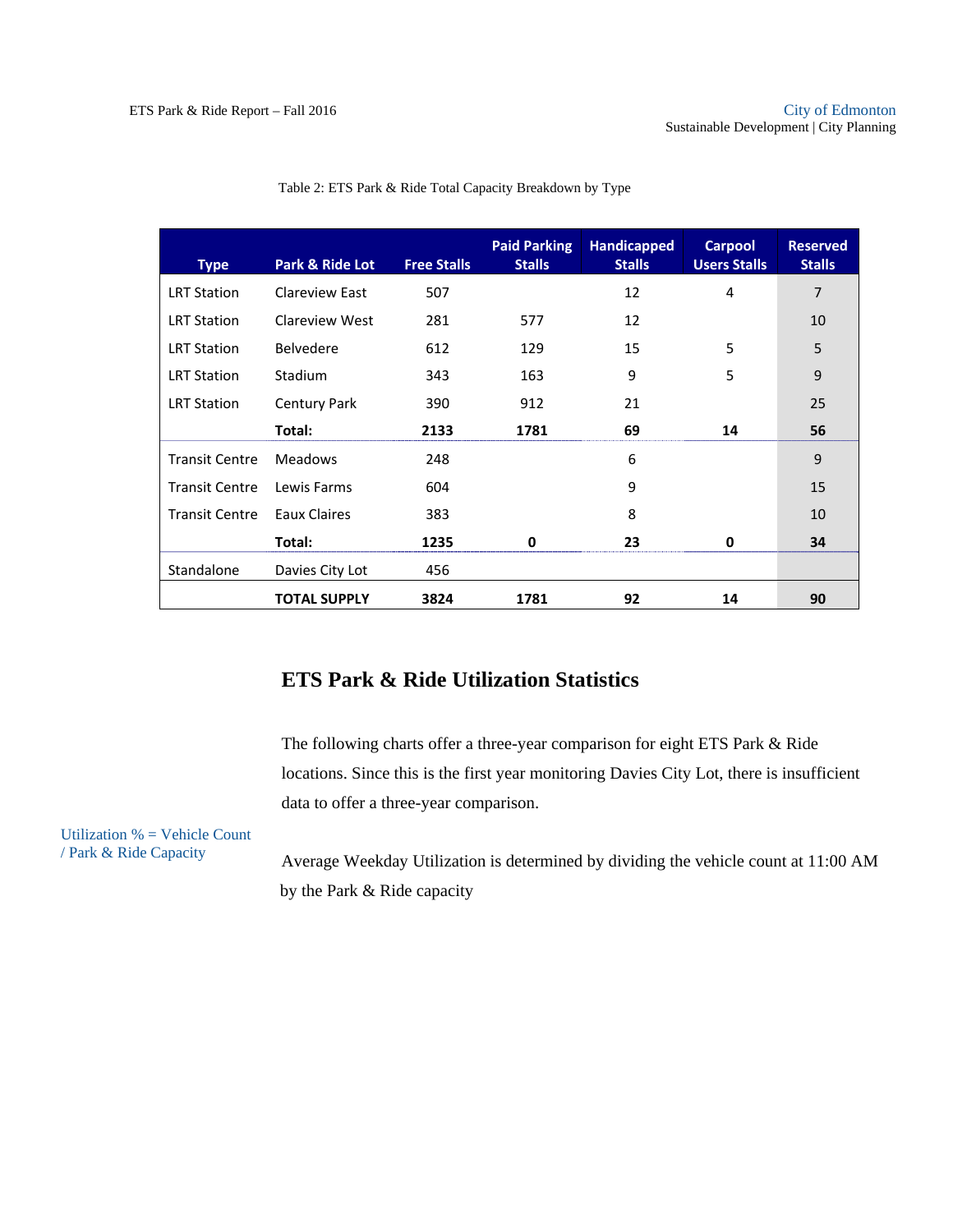

Chart 1: Lot Capacity and Average Weekday Utilization – **Combined Bus and LRT Transit Centre Locations** 

Chart 2: Average Weekday Utilization by Time – **All Park and Ride Sites**:

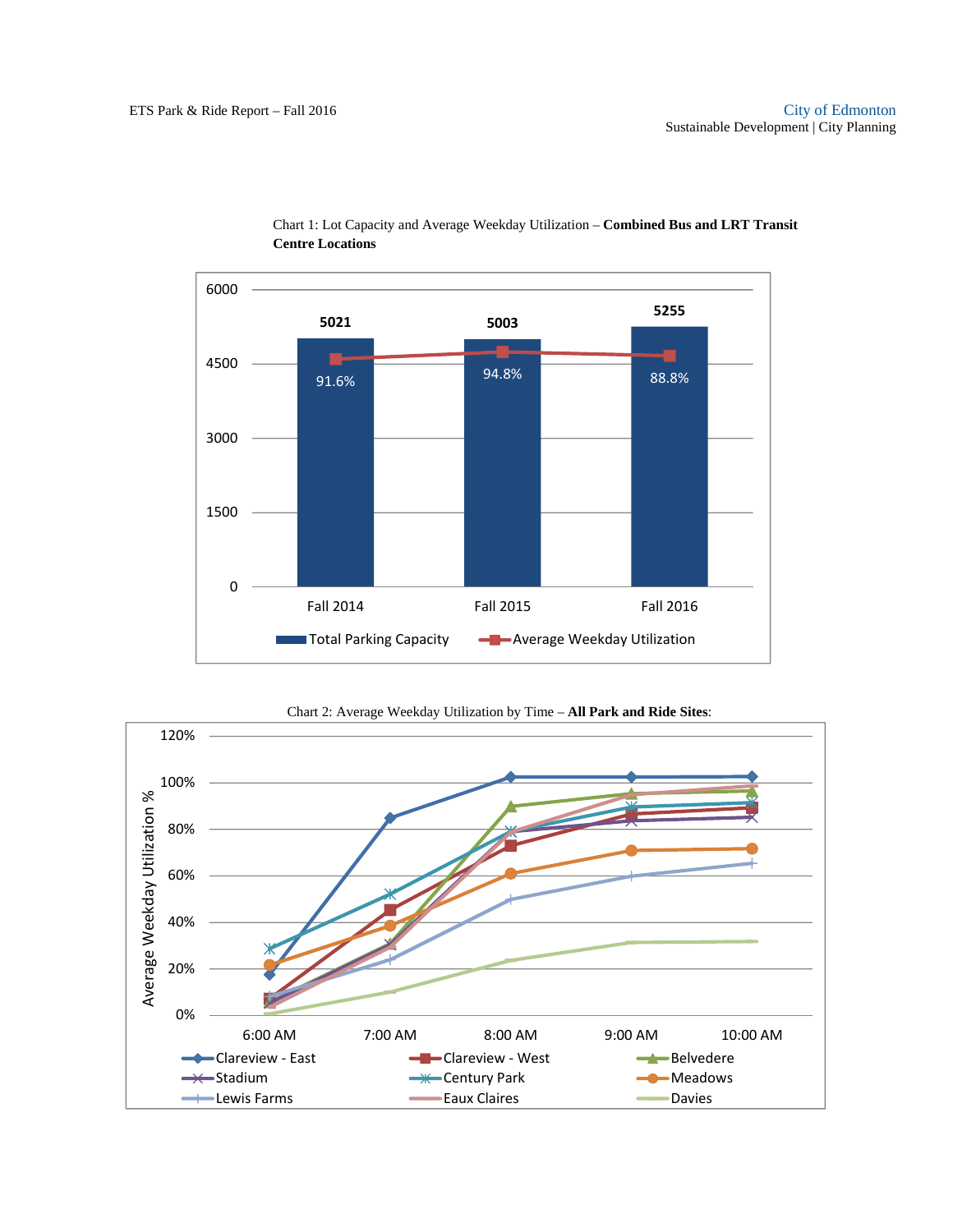

 Chart 3: Lot Capacity and Average Weekday Utilization at 11:00 AM – **LRT Transit Centre Locations:** 

Chart 4: Lot Capacity and Average Weekday Utilization at 11:00 AM – **Bus Transit Centre Locations:** 

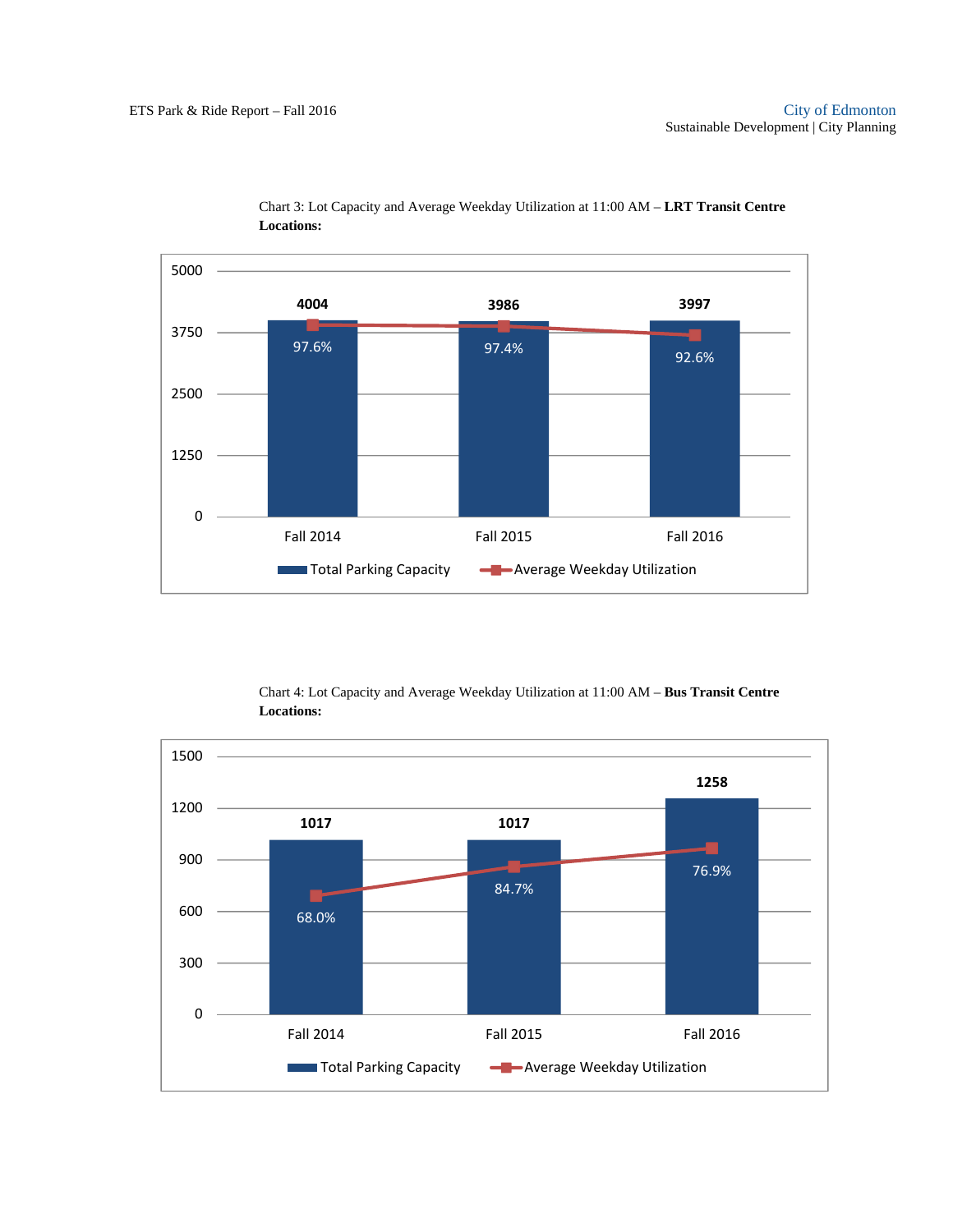|                  |             |        | <b>Clareview - East</b> | <b>Clareview - West</b> |         | <b>Belvedere</b> |                |        | <b>Stadium</b> |        | <b>Century Park</b> |        | <b>LRT Stations Total</b> |
|------------------|-------------|--------|-------------------------|-------------------------|---------|------------------|----------------|--------|----------------|--------|---------------------|--------|---------------------------|
| Season &         |             | Parked | Percent                 | Parked                  | Percent | Parked           | <b>Percent</b> | Parked | Percent        | Parked | Percent             | Parked | Percent                   |
| Year             | <b>Time</b> | Veh.   | <b>Full</b>             | Veh.                    | Full    | Veh.             | Full           | Veh.   | <b>Full</b>    | Veh.   | Full                | Veh.   | Full                      |
| <b>Fall 2014</b> | 6:00        | 90     | 16.8%                   | 77                      | 8.8%    | 41               | 5.5%           | 28     | 5.1%           | 188    | 14.4%               | 424    | 10.6%                     |
| <b>Fall 2015</b> | 6:00        | 71     | 13.3%                   | 118                     | 13.5%   | 44               | 5.9%           | 23     | 4.3%           | 239    | 18.3%               | 495    | 12.4%                     |
| <b>Fall 2016</b> | 6:00        | 92     | 17.6%                   | 63                      | 7.2%    | 44               | 5.8%           | 28     | 5.4%           | 380    | 28.7%               | 607    | 15.2%                     |
| <b>Fall 2014</b> | 7:00        | 297    | 55.5%                   | 428                     | 49.1%   | 195              | 26.1%          | 143    | 26.2%          | 1113   | 85.4%               | 2176   | 54.3%                     |
| <b>Fall 2015</b> | 7:00        | 373    | 69.7%                   | 539                     | 61.9%   | 240              | 32.1%          | 135    | 25.5%          | 1124   | 86.3%               | 2411   | 60.5%                     |
| <b>Fall 2016</b> | 7:00        | 444    | 84.9%                   | 392                     | 45.1%   | 235              | 30.9%          | 158    | 30.4%          | 691    | 52.2%               | 1923   | 48.1%                     |
| <b>Fall 2014</b> | 8:00        | 534    | 99.8%                   | 727                     | 83.5%   | 708              | 94.7%          | 467    | 85.5%          | 1200   | 92.0%               | 3636   | 90.8%                     |
| <b>Fall 2015</b> | 8:00        | 535    | 100.0%                  | 748                     | 85.9%   | 709              | 94.8%          | 461    | 87.1%          | 1192   | 91.5%               | 3645   | 91.4%                     |
| <b>Fall 2016</b> | 8:00        | 536    | 102.5%                  | 635                     | 73.0%   | 684              | 89.9%          | 411    | 79.0%          | 1047   | 79.1%               | 3313   | 82.9%                     |
| <b>Fall 2014</b> | 9:00        | 535    | 100.0%                  | 812                     | 93.2%   | 749              | 100.1%         | 509    | 93.2%          | 1240   | 95.1%               | 3845   | 96.0%                     |
| <b>Fall 2015</b> | 9:00        | 537    | 100.4%                  | 812                     | 93.2%   | 748              | 100.0%         | 483    | 91.3%          | 1265   | 97.1%               | 3845   | 96.5%                     |
| <b>Fall 2016</b> | 9:00        | 536    | 102.5%                  | 753                     | 86.6%   | 726              | 95.4%          | 435    | 83.7%          | 1186   | 89.6%               | 3636   | 91.0%                     |
| <b>Fall 2014</b> | 10:00       | 535    | 100.0%                  | 828                     | 95.1%   | 754              | 100.8%         | 514    | 94.1%          | 1277   | 97.9%               | 3908   | 97.6%                     |
| <b>Fall 2015</b> | 10:00       | 536    | 100.2%                  | 825                     | 94.7%   | 756              | 101.1%         | 488    | 92.2%          | 1278   | 98.1%               | 3883   | 97.4%                     |
| <b>Fall 2016</b> | 10:00       | 537    | 102.7%                  | 777                     | 89.3%   | 734              | 96.5%          | 443    | 85.2%          | 1210   | 91.5%               | 3701   | 92.6%                     |

#### Table 3: ETS Park & Ride Accumulations - **LRT Transit Centre Locations:**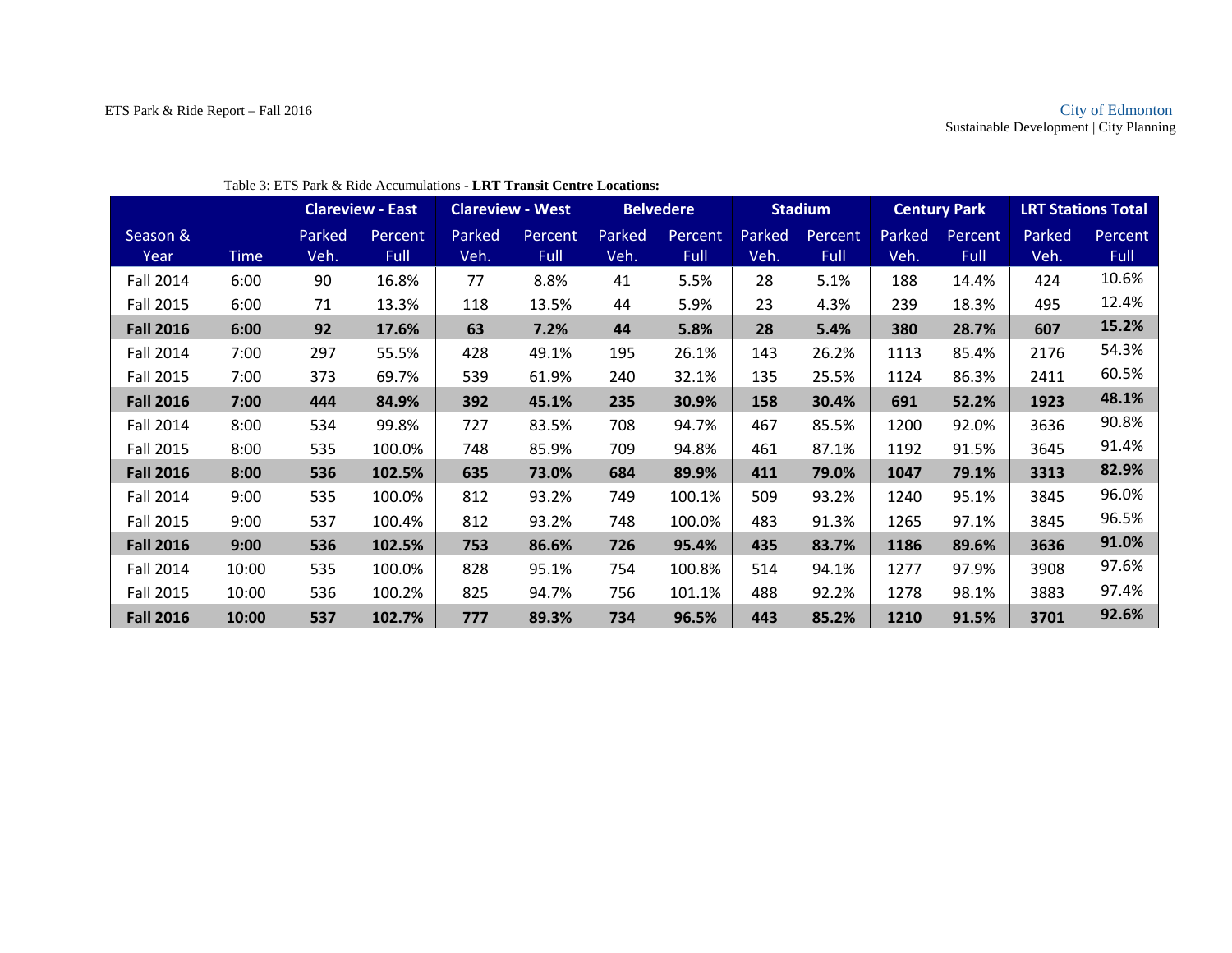|                  |             |                |                |                    |                |                     |                |        | <b>Bus Transit Centre</b> |        |                        |
|------------------|-------------|----------------|----------------|--------------------|----------------|---------------------|----------------|--------|---------------------------|--------|------------------------|
|                  |             |                | <b>Meadows</b> | <b>Lewis Farms</b> |                | <b>Eaux Claires</b> |                |        | <b>Total</b>              |        | <b>Davies City Lot</b> |
| Season &         |             | Parked         | Percent        | Parked             | <b>Percent</b> | Parked              | <b>Percent</b> | Parked | Percent                   | Parked | Percent                |
| Year             | <b>Time</b> | Veh.           | Full           | Veh.               | <b>Full</b>    | Veh.                | <b>Full</b>    | Veh.   | Full                      | Veh.   | Full                   |
| <b>Fall 2014</b> | 6:00        | $\overline{2}$ | 0.8%           | 17                 | 4.6%           | 15                  | 3.8%           | 34     | 3.3%                      | n/a    | n/a                    |
| <b>Fall 2015</b> | 6:00        | 29             | 11.5%          | 18                 | 4.8%           | 10                  | 2.6%           | 57     | 5.6%                      | n/a    | n/a                    |
| <b>Fall 2016</b> | 6:00        | 55             | 21.7%          | 50                 | 8.2%           | 14                  | 3.6%           | 119    | 9.5%                      | 3      | 0.7%                   |
| <b>Fall 2014</b> | 7:00        | 48             | 19.0%          | 113                | 30.3%          | 63                  | 16.1%          | 224    | 22.0%                     | n/a    | n/a                    |
| <b>Fall 2015</b> | 7:00        | 80             | 31.6%          | 129                | 34.6%          | 91                  | 23.3%          | 300    | 29.5%                     | n/a    | n/a                    |
| <b>Fall 2016</b> | 7:00        | 98             | 38.6%          | 147                | 24.0%          | 115                 | 29.4%          | 360    | 28.6%                     | 46     | 10.1%                  |
| <b>Fall 2014</b> | 8:00        | 99             | 39.1%          | 209                | 56.0%          | 236                 | 60.4%          | 544    | 53.5%                     | n/a    | n/a                    |
| <b>Fall 2015</b> | 8:00        | 127            | 50.2%          | 258                | 69.2%          | 288                 | 73.7%          | 673    | 66.2%                     | n/a    | n/a                    |
| <b>Fall 2016</b> | 8:00        | 155            | 61.0%          | 306                | 49.9%          | 308                 | 78.8%          | 769    | 61.1%                     | 108    | 23.7%                  |
| <b>Fall 2014</b> | 9:00        | 118            | 46.6%          | 240                | 64.3%          | 292                 | 74.7%          | 650    | 63.9%                     | n/a    | n/a                    |
| <b>Fall 2015</b> | 9:00        | 157            | 62.1%          | 311                | 83.4%          | 350                 | 89.5%          | 818    | 80.4%                     | n/a    | n/a                    |
| <b>Fall 2016</b> | 9:00        | 180            | 70.9%          | 367                | 59.9%          | 371                 | 94.9%          | 918    | 73.0%                     | 143    | 31.4%                  |
| <b>Fall 2014</b> | 10:00       | 123            | 48.6%          | 250                | 67.0%          | 321                 | 82.1%          | 694    | 68.2%                     | n/a    | n/a                    |
| <b>Fall 2015</b> | 10:00       | 164            | 64.8%          | 325                | 87.1%          | 373                 | 95.4%          | 862    | 84.8%                     | n/a    | n/a                    |
| <b>Fall 2016</b> | 10:00       | 182            | 71.7%          | 401                | 65.4%          | 386                 | 98.7%          | 969    | 77.0%                     | 145    | 31.8%                  |

Table 4: ETS Park & Ride Accumulations - **Bus Transit Centre Locations and Davies City Lot:**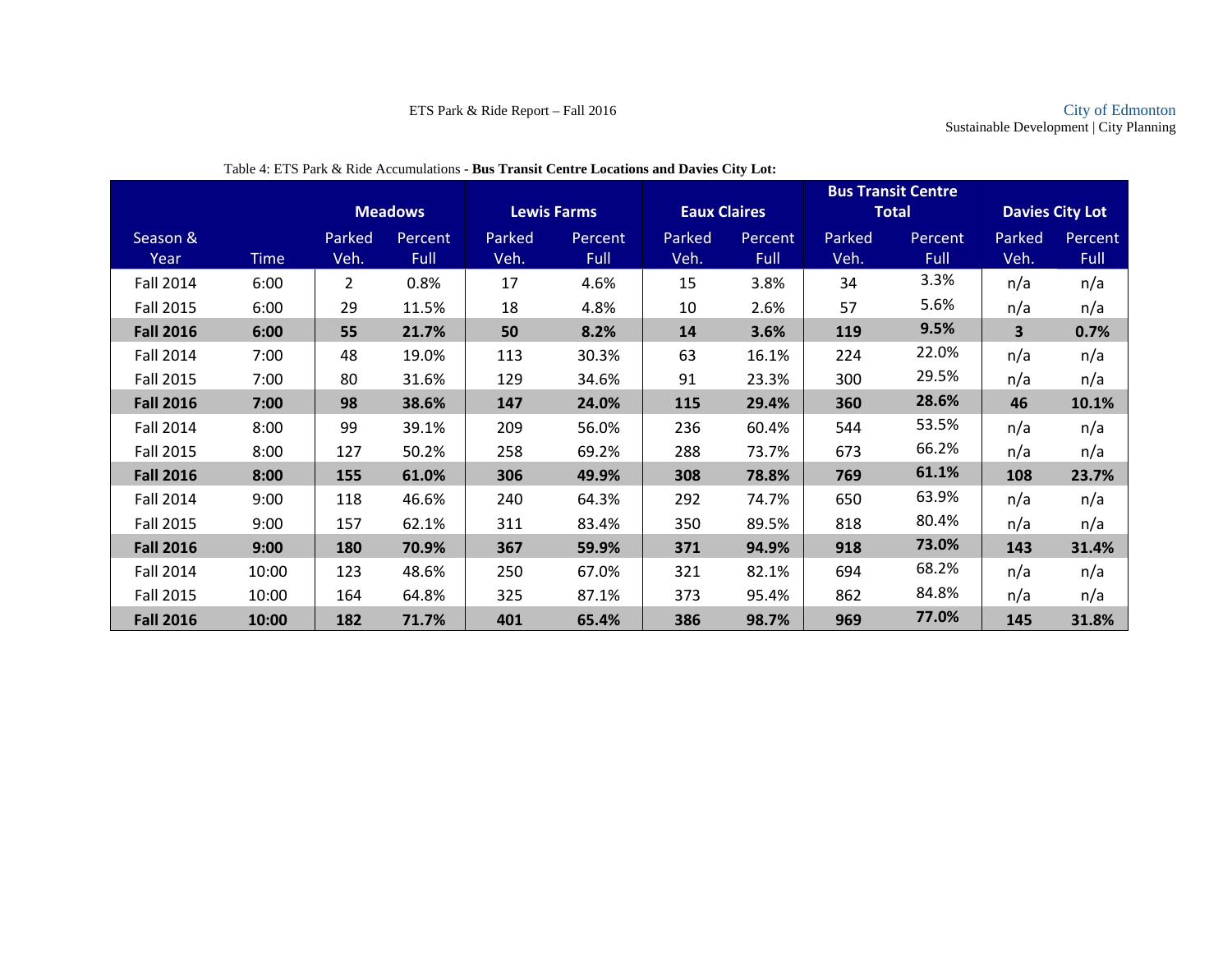### **Paid Park & Ride Program**

Paid Park & Ride Capacity:

- Clareview West  $577$
- Belvedere 129
- Stadium 163
- Century Park 912

ETS offers customers reserved parking at select Park & Ride locations. Paid Park & Ride stalls are available for transit customers who wish to have reserved monthly parking at selected LRT Stations. The reserved stalls in these parking lots are available to paid transit customers on a first-come, first-served basis. Paid transit customers will be guaranteed parking but will not be given a dedicated parking stall. At the time of the Fall 2016 Park & Ride Survey, the total numbers of observed stalls reserved for the paid Park & Ride users were 1781.

Starting September 1, 2016, the number of available stalls for the Paid Parking Program significantly increased at all the Park & Ride stations that offer such parking. As a result, the number of free parking stalls available at the same Park & Ride locations decreased.

|                  |             |                | <b>Clareview - West</b> | <b>Belvedere</b> |                 | <b>Stadium</b> |                        |                | <b>Century Park</b>    | <b>Total</b>   |                 |
|------------------|-------------|----------------|-------------------------|------------------|-----------------|----------------|------------------------|----------------|------------------------|----------------|-----------------|
| Season &<br>Year | <b>Time</b> | Parked<br>Veh. | Percent<br>Full         | Parked<br>Veh.   | Percent<br>Full | Parked<br>Veh. | Percent<br><b>Full</b> | Parked<br>Veh. | Percent<br><b>Full</b> | Parked<br>Veh. | Percent<br>Full |
| <b>Fall 2014</b> | 6:00        | $\overline{2}$ | 0.9%                    | 1                | 2.0%            | $\overline{2}$ | 3.1%                   | $\overline{2}$ | 1.0%                   | 7              | 1.3%            |
| <b>Fall 2015</b> | 6:00        | 2              | 0.9%                    | 0                | 0.0%            | 0              | 0.0%                   | 1              | 0.5%                   | 3              | 0.6%            |
| <b>Fall 2016</b> | 6:00        | 17             | 2.9%                    | $\mathbf 0$      | 0.0%            | $\overline{2}$ | 1.2%                   | 50             | 5.5%                   | 69             | 3.9%            |
| <b>Fall 2014</b> | 7:00        | 36             | 15.4%                   | 4                | 8.0%            | $\overline{2}$ | 3.1%                   | 16             | 8.3%                   | 58             | 10.7%           |
| <b>Fall 2015</b> | 7:00        | 18             | 7.7%                    | 2                | 4.0%            | 2              | 3.1%                   | 23             | 12.0%                  | 45             | 8.3%            |
| <b>Fall 2016</b> | 7:00        | 122            | 21.1%                   | 3                | 2.3%            | 16             | 9.8%                   | 312            | 34.2%                  | 427            | 24.0%           |
| <b>Fall 2014</b> | 8:00        | 91             | 38.9%                   | 18               | 36.0%           | 10             | 15.4%                  | 92             | 47.9%                  | 211            | 39.0%           |
| <b>Fall 2015</b> | 8:00        | 114            | 48.7%                   | 18               | 36.0%           | 13             | 20.0%                  | 108            | 56.5%                  | 253            | 46.9%           |
| <b>Fall 2016</b> | 8:00        | 348            | 60.3%                   | 55               | 42.6%           | 55             | 33.7%                  | 654            | 71.7%                  | 1112           | 62.4%           |
| <b>Fall 2014</b> | 9:00        | 131            | 56.0%                   | 39               | 78.0%           | 25             | 38.5%                  | 125            | 65.1%                  | 320            | 59.1%           |
| <b>Fall 2015</b> | 9:00        | 176            | 75.2%                   | 41               | 82.0%           | 28             | 43.1%                  | 148            | 77.5%                  | 393            | 72.8%           |
| <b>Fall 2016</b> | 9:00        | 463            | 80.2%                   | 94               | 72.9%           | 78             | 47.9%                  | 786            | 86.2%                  | 1421           | 79.8%           |
| <b>Fall 2014</b> | 10:00       | 183            | 78.2%                   | 44               | 88.0%           | 29             | 44.6%                  | 160            | 83.3%                  | 416            | 76.9%           |
| <b>Fall 2015</b> | 10:00       | 191            | 81.6%                   | 44               | 88.0%           | 32             | 49.2%                  | 164            | 85.9%                  | 431            | 79.8%           |
| <b>Fall 2016</b> | 10:00       | 487            | 84.4%                   | 102              | 79.1%           | 87             | 53.4%                  | 806            | 88.4%                  | 1482           | 83.2%           |

Table 5: ETS Park & Ride Accumulations – **Paid Portion of the Paid Park & Ride Lots:**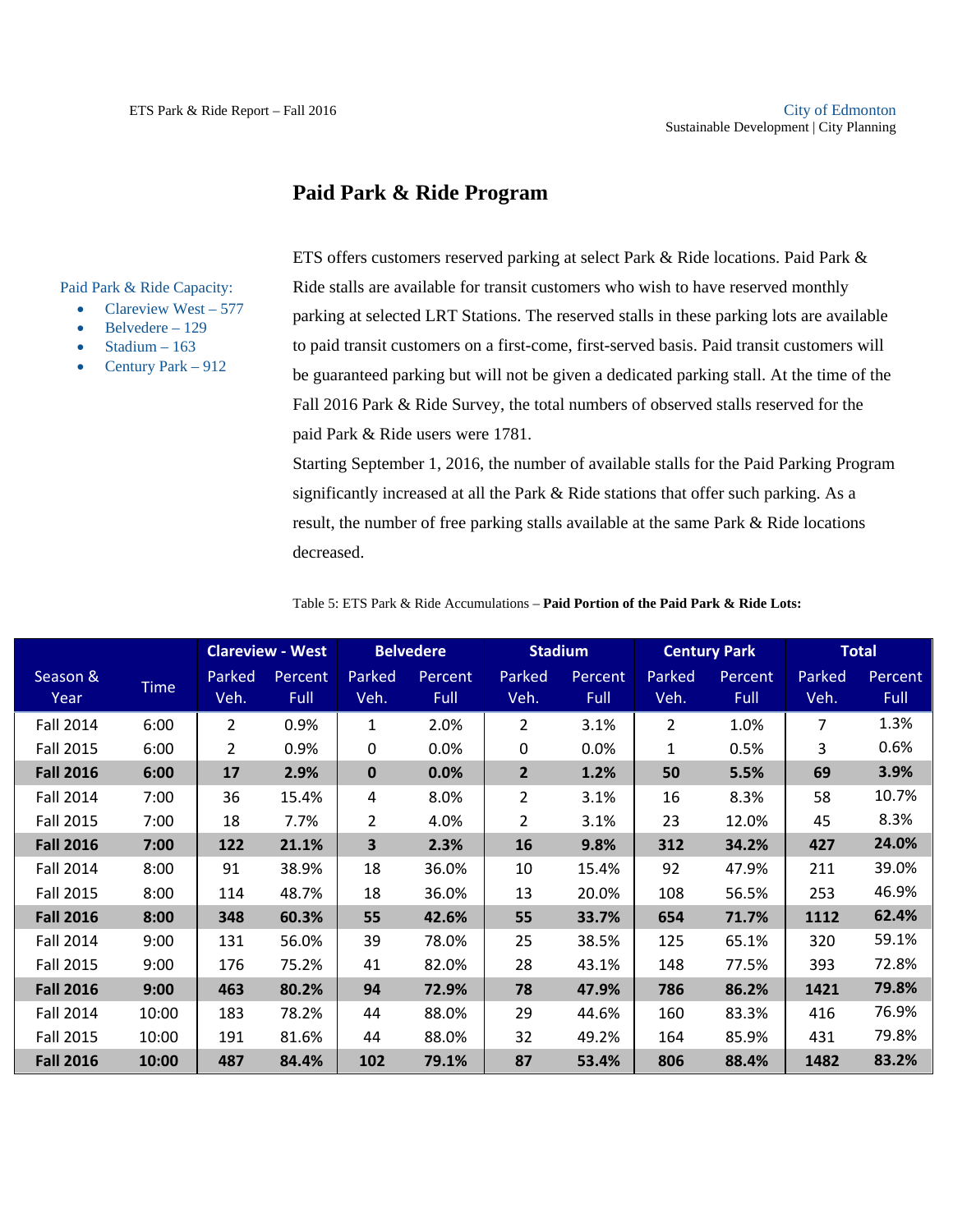|                  |             |        | <b>Clareview - West</b> | <b>Belvedere</b> |         | <b>Stadium</b> |         |        | <b>Century Park</b> |        | <b>Total</b> |
|------------------|-------------|--------|-------------------------|------------------|---------|----------------|---------|--------|---------------------|--------|--------------|
| Season &         |             | Parked | Percent                 | Parked           | Percent | Parked         | Percent | Parked | Percent             | Parked | Percent      |
| Year             | <b>Time</b> | Veh.   | Full                    | Veh.             | Full    | Veh.           | Full    | Veh.   | Full                | Veh.   | <b>Full</b>  |
| <b>Fall 2014</b> | 6:00        | 75     | 11.8%                   | 41               | 5.9%    | 26             | 5.4%    | 187    | 16.8%               | 329    | 11.2%        |
| <b>Fall 2015</b> | 6:00        | 116    | 18.2%                   | 44               | 6.3%    | 23             | 5.0%    | 239    | 21.5%               | 422    | 14.5%        |
| <b>Fall 2016</b> | 6:00        | 46     | 15.7%                   | 44               | 7.0%    | 26             | 7.3%    | 331    | 80.5%               | 447    | 26.4%        |
| <b>Fall 2014</b> | 7:00        | 392    | 61.5%                   | 191              | 27.4%   | 141            | 29.3%   | 1098   | 98.7%               | 1822   | 62.2%        |
| <b>Fall 2015</b> | 7:00        | 521    | 81.8%                   | 238              | 34.1%   | 134            | 28.9%   | 1101   | 99.0%               | 1994   | 68.5%        |
| <b>Fall 2016</b> | 7:00        | 271    | 92.5%                   | 233              | 36.9%   | 142            | 39.8%   | 379    | 92.2%               | 1054   | 62.3%        |
| <b>Fall 2014</b> | 8:00        | 637    | 100.0%                  | 690              | 98.9%   | 457            | 95.0%   | 1109   | 99.7%               | 2893   | 98.8%        |
| <b>Fall 2015</b> | 8:00        | 635    | 99.7%                   | 692              | 99.1%   | 449            | 96.8%   | 1085   | 97.6%               | 2861   | 98.3%        |
| <b>Fall 2016</b> | 8:00        | 288    | 98.3%                   | 629              | 99.5%   | 356            | 99.7%   | 394    | 95.9%               | 1667   | 98.5%        |
| Fall 2014        | 9:00        | 681    | 106.9%                  | 710              | 101.7%  | 484            | 100.6%  | 1115   | 100.3%              | 2990   | 102.1%       |
| <b>Fall 2015</b> | 9:00        | 636    | 99.8%                   | 707              | 101.3%  | 456            | 98.3%   | 1117   | 100.4%              | 2916   | 100.2%       |
| <b>Fall 2016</b> | 9:00        | 290    | 99.0%                   | 632              | 100.0%  | 357            | 100.0%  | 400    | 97.3%               | 1679   | 99.2%        |
| <b>Fall 2014</b> | 10:00       | 645    | 101.3%                  | 711              | 101.9%  | 485            | 100.8%  | 1117   | 100.4%              | 2958   | 101.0%       |
| <b>Fall 2015</b> | 10:00       | 635    | 99.7%                   | 712              | 102.0%  | 456            | 98.3%   | 1115   | 100.3%              | 2918   | 100.2%       |
| <b>Fall 2016</b> | 10:00       | 290    | 99.0%                   | 632              | 100.0%  | 357            | 100.0%  | 404    | 98.3%               | 1683   | 99.4%        |

#### Table 6: ETS Park & Ride Accumulations – **Free Portion of the Paid Park & Ride Lots:**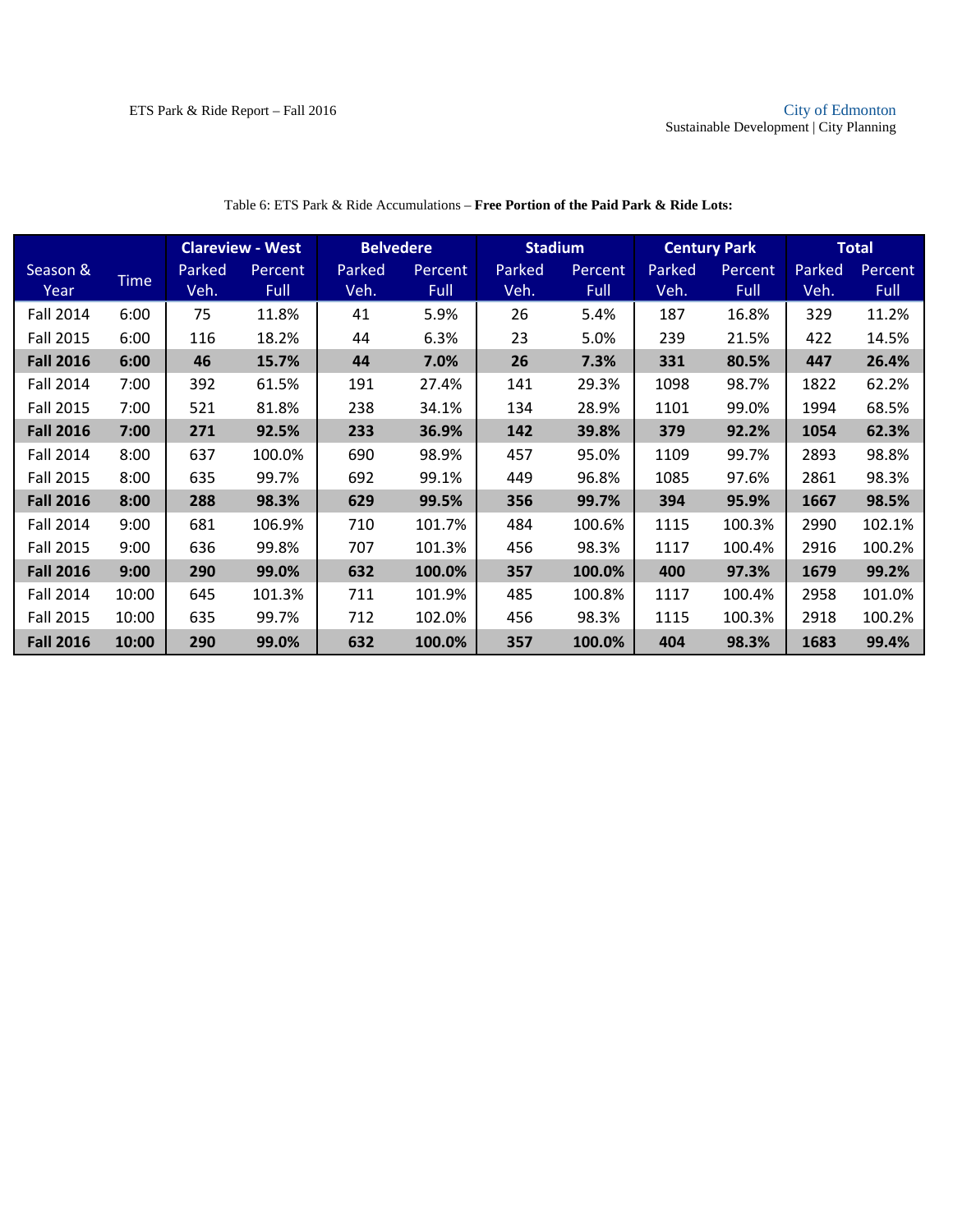### **Methodology**

The number of vehicles parked in the five LRT Park & Ride sites, three Bus Transit Centre Park & Ride sites and Davies City Lot are counted three times a year on two consecutive days: a Wednesday and a Thursday. The timing of the surveys capture three different levels of demand for Transit:

- The fall count is conducted between September 1 and November 30. This period represents a high demand season as post-secondary institutions and schools are both in session and most people are at work.
- The spring count is conducted between mid-April and June 30. This period represents a moderate demand season as post-secondary institutions are not in full session but schools are in session and most people are working.
- The summer count is conducted between July 1 and August 31. This period represents a low demand as people tend to be on vacation and both post-secondary institutions and schools are not in session.

Utilization surveys are conducted on Wednesdays and Thursdays to capture the different usage patterns for the University of Alberta lecture hours (Monday/Wednesday/Friday and Tuesday/Thursday). The vehicles in each site are counted each hour starting at approximately 6:00, 7:00, 8:00, 9:00 and 10:00.

The capacity of each Park & Ride site is a reflection of the number of parking spaces available on the day of the survey. The totals for parking spaces used and capacity do not include reserved spaces for Transit, Taxis, Kiosk and Kiss & Ride.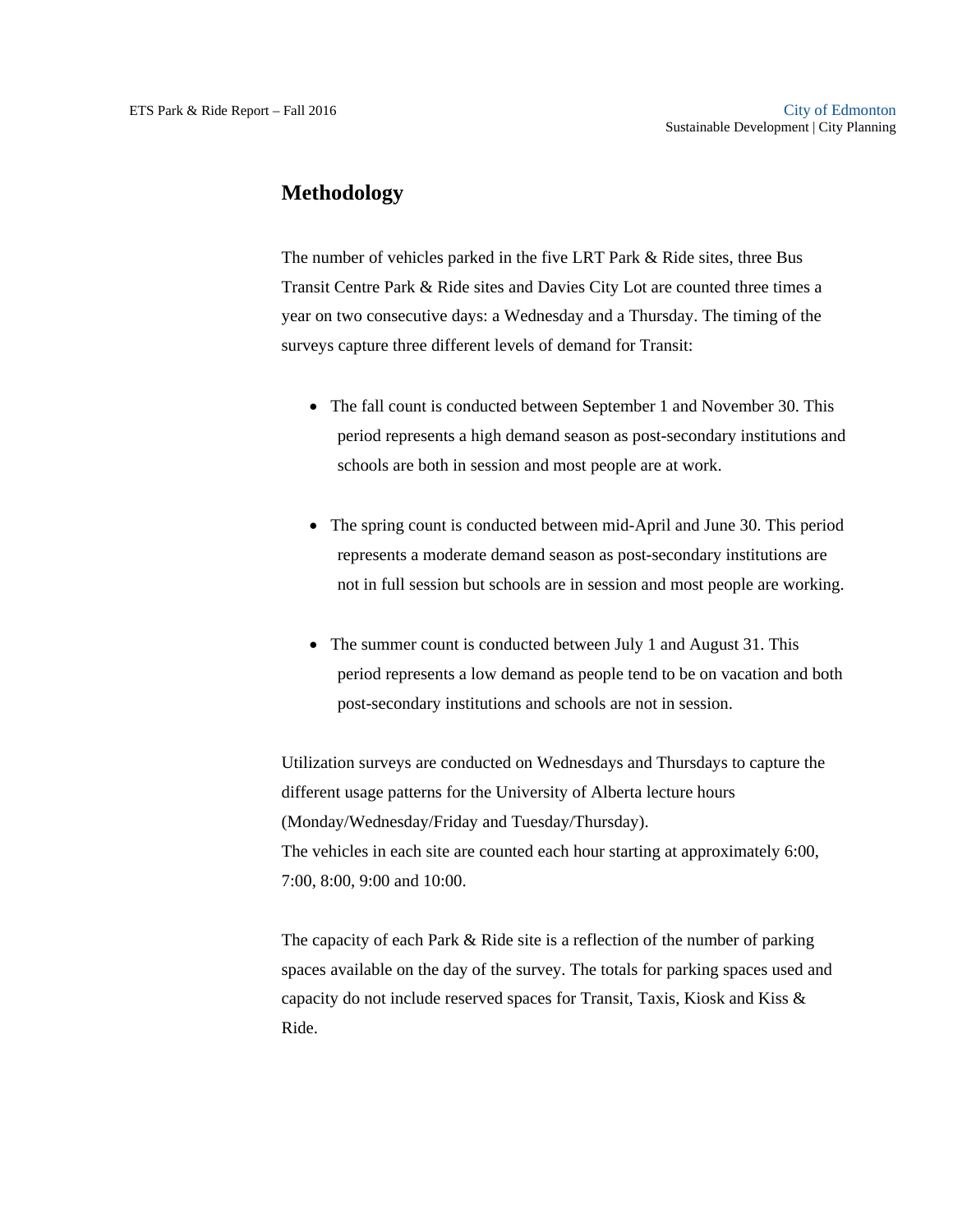#### *DISCLAIMER*

*The Monitoring Services team makes an extensive effort to assure the quality of information contained in this report is correct. Transit usage can vary by 10 percent or more from one day to the other or by season to season. Our team tries to minimize the variations by conducting surveys around the same time of the year. Year to Year variation may be due to random events such as weather, accidents or unforeseen events affecting service delivery. It is impossible to achieve complete accuracy and consistency in the reported data.* 

*We recommend looking at trends, since variation that is consistent over a longer period is more likely to be real and not just the result of random events. Consideration and appropriate weighting of other sources is to be encouraged before making decisions.*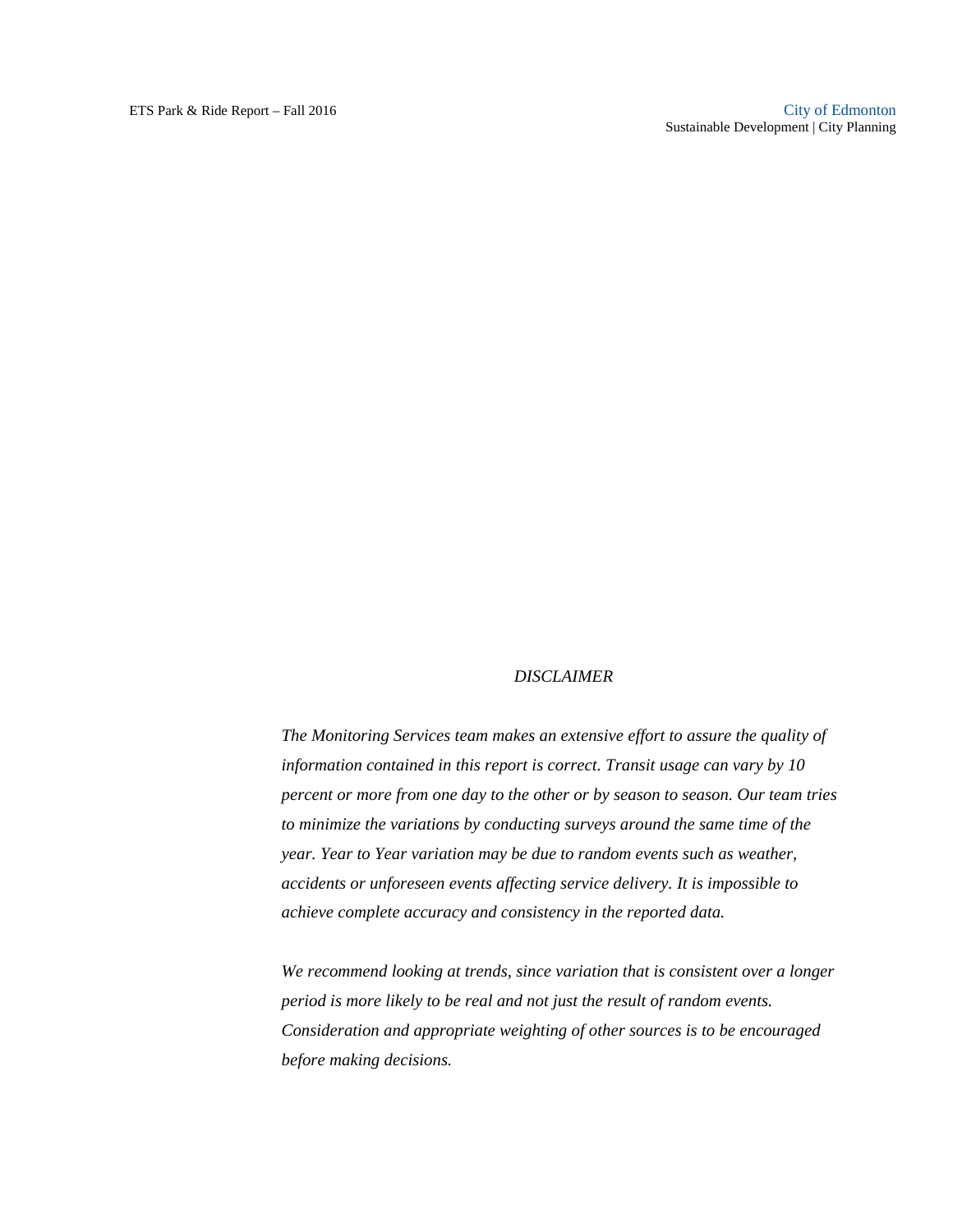# ETS Park & Ride Report – Fall 2016

# Appendices

by Monitoring Services

Sustainable Development | City Planning City of Edmonton

November, 2016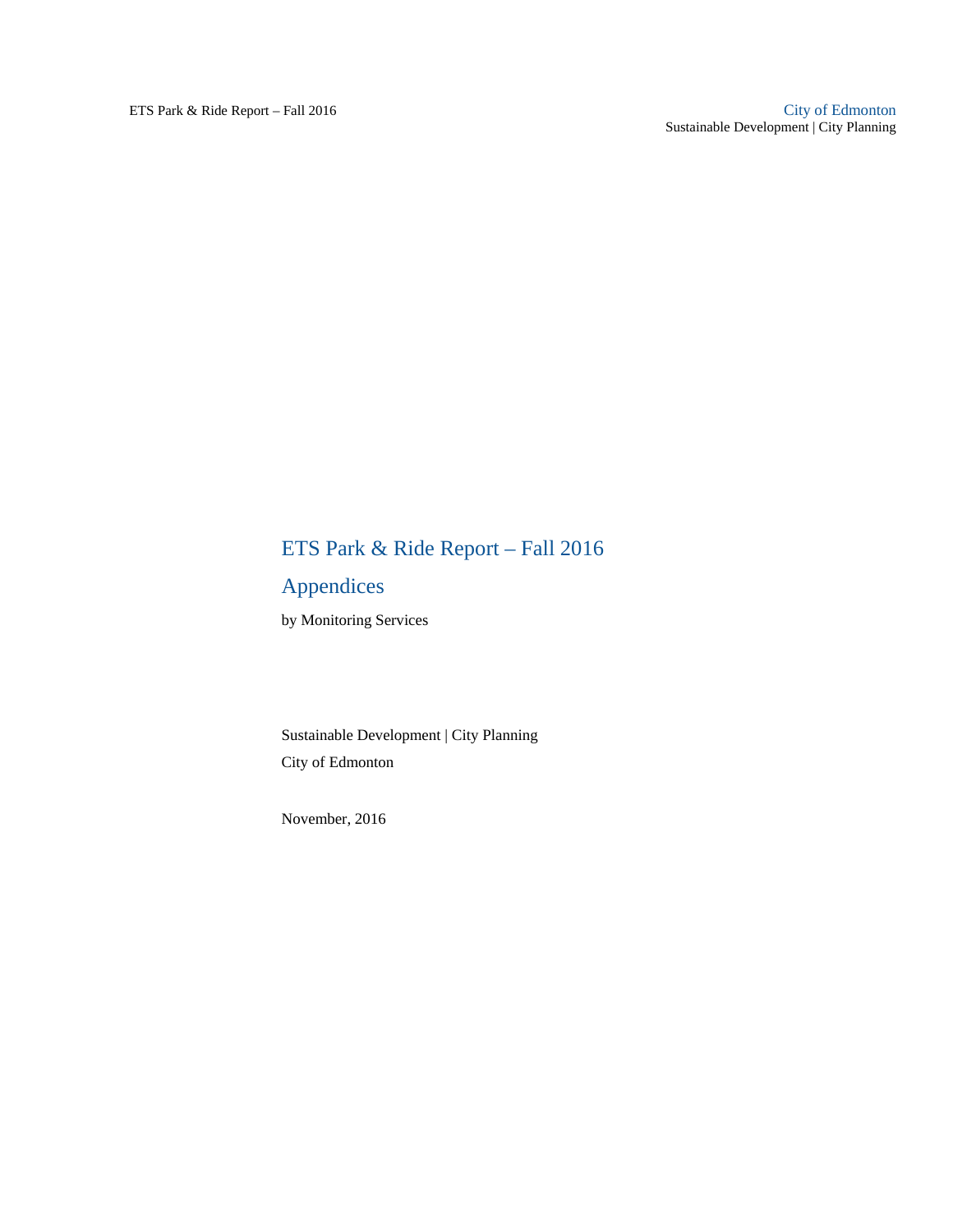# **Time of Year: University In School In**

**Park and Ride Site** Clareview - East

| <b>Time</b> | Lot                          |        | Regular Handicap Carpool |                          | Paid             | <b>Total</b> | Capacity | <b>Use</b> | Non-Paid Use Paid Use Reserved Bikes |                  |                             |
|-------------|------------------------------|--------|--------------------------|--------------------------|------------------|--------------|----------|------------|--------------------------------------|------------------|-----------------------------|
|             | Wednesday, November 02, 2016 |        |                          |                          |                  |              |          |            |                                      |                  |                             |
| 6:00        | Northeast                    | 45     | $\mathbf{1}$             | $\boldsymbol{0}$         | $\boldsymbol{0}$ | 46           | 67       | 68.7%      | 68.7%                                | $\boldsymbol{0}$ | $\boldsymbol{0}$            |
|             | Southeast                    | 47     | $\boldsymbol{0}$         | $\boldsymbol{0}$         | $\boldsymbol{0}$ | 47           | 456      | 10.3%      | 10.3%                                | $\boldsymbol{0}$ | $\boldsymbol{0}$            |
|             | <b>Total</b>                 | 92     | $\mathbf{1}$             | $\pmb{0}$                | $\bf{0}$         | 93           | 523      | 17.8%      | 17.8%                                | $\boldsymbol{0}$ | $\boldsymbol{0}$            |
| 7:00        | Northeast                    | 63     | 4                        | $\boldsymbol{0}$         | $\boldsymbol{0}$ | 67           | 67       | 100.0%     | 100.0%                               | $\boldsymbol{0}$ | $\mathbf{1}$                |
|             | Southeast                    | 322    | 4                        | 4                        | $\boldsymbol{0}$ | 330          | 456      | 72.4%      | 72.4%                                | $\boldsymbol{0}$ | $\boldsymbol{0}$            |
|             | <b>Total</b>                 | 385    | 8                        | 4                        | $\boldsymbol{0}$ | 397          | 523      | 75.9%      | 75.9%                                | $\bf{0}$         | $\mathbf{1}$                |
| 8:00        | Northeast                    | 63     | $\overline{4}$           | $\boldsymbol{0}$         | $\boldsymbol{0}$ | 67           | 67       | 100.0%     | 100.0%                               | $\boldsymbol{0}$ | 3                           |
|             | Southeast                    | 458    | 8                        | $\overline{4}$           | $\boldsymbol{0}$ | 470          | 456      | 103.1%     | 103.1%                               | $\mathbf{1}$     | $\boldsymbol{0}$            |
|             | <b>Total</b>                 | 521    | 12                       | 4                        | 0                | 537          | 523      | 102.7%     | 102.7%                               | $\mathbf{1}$     | 3                           |
| 9:00        | Northeast                    | 63     | 4                        | $\boldsymbol{0}$         | $\boldsymbol{0}$ | 67           | 67       | 100.0%     | 100.0%                               | $\boldsymbol{0}$ | 3                           |
|             | Southeast                    | 458    | 8                        | $\overline{\mathcal{A}}$ | $\boldsymbol{0}$ | 470          | 456      | 103.1%     | 103.1%                               | $\mathbf{1}$     | $\boldsymbol{0}$            |
|             | <b>Total</b>                 | 521    | 12                       | 4                        | 0                | 537          | 523      | 102.7%     | 102.7%                               | $\mathbf{1}$     | 3                           |
| 10:00       | Northeast                    | 63     | $\overline{4}$           | $\boldsymbol{0}$         | $\boldsymbol{0}$ | 67           | 67       | 100.0%     | 100.0%                               | $\boldsymbol{0}$ | $\ensuremath{\mathfrak{Z}}$ |
|             | Southeast                    | 458    | 8                        | $\overline{4}$           | $\boldsymbol{0}$ | 470          | 456      | 103.1%     | 103.1%                               | $\mathbf{1}$     | $\boldsymbol{0}$            |
|             | <b>Total</b>                 | 521    | 12                       | $\boldsymbol{4}$         | $\pmb{0}$        | 537          | 523      | 102.7%     | 102.7%                               | $\mathbf{1}$     | $\mathbf{3}$                |
|             | Thursday, November 03, 2016  |        |                          |                          |                  |              |          |            |                                      |                  |                             |
| 6:00        | Northeast                    | 33     | $\mathbf{1}$             | $\boldsymbol{0}$         | $\boldsymbol{0}$ | 34           | 67       | 50.7%      | 50.7%                                | $\boldsymbol{0}$ | $\mathbf{1}$                |
|             | Southeast                    | 57     | $\boldsymbol{0}$         | $\boldsymbol{0}$         | $\boldsymbol{0}$ | 57           | 456      | 12.5%      | 12.5%                                | $\boldsymbol{0}$ | $\boldsymbol{0}$            |
|             | <b>Total</b>                 | $90\,$ | $\mathbf{1}$             | $\pmb{0}$                | 0                | 91           | 523      | 17.4%      | 17.4%                                | 0                | $\mathbf{1}$                |
| 7:00        | Northeast                    | 63     | 4                        | $\boldsymbol{0}$         | $\boldsymbol{0}$ | 67           | 67       | 100.0%     | 100.0%                               | $\boldsymbol{0}$ | $\mathbf{1}$                |
|             | Southeast                    | 417    | 3                        | $\overline{4}$           | $\boldsymbol{0}$ | 424          | 456      | 93.0%      | 93.0%                                | $\boldsymbol{0}$ | $\boldsymbol{0}$            |
|             | <b>Total</b>                 | 480    | 7                        | 4                        | $\boldsymbol{0}$ | 491          | 523      | $93.9\%$   | 93.9%                                | $\pmb{0}$        | 1                           |
| 8:00        | Northeast                    | 63     | $\overline{4}$           | $\boldsymbol{0}$         | $\boldsymbol{0}$ | 67           | 67       | 100.0%     | 100.0%                               | $\boldsymbol{0}$ | $\sqrt{2}$                  |
|             | $\textsc{Southeast}$         | 458    | $\mathfrak{S}$           | 4                        | $\boldsymbol{0}$ | 467          | 456      | 102.4%     | 102.4%                               | $\mathbf{1}$     | $\boldsymbol{0}$            |
|             | <b>Total</b>                 | 521    | $\boldsymbol{9}$         | 4                        | $\bf{0}$         | 534          | 523      | 102.1%     | 102.1%                               | $\mathbf{1}$     | $\mathbf{2}$                |
| 9:00        | Northeast                    | 63     | $\overline{4}$           | $\boldsymbol{0}$         | $\boldsymbol{0}$ | 67           | 67       | 100.0%     | 100.0%                               | $\boldsymbol{0}$ | 3                           |
|             | Southeast                    | 458    | 6                        | $\overline{4}$           | $\boldsymbol{0}$ | 468          | 456      | 102.6%     | 102.6%                               | $\mathbf{1}$     | $\boldsymbol{0}$            |
|             | <b>Total</b>                 | 521    | ${\bf 10}$               | 4                        | $\bf{0}$         | 535          | 523      | 102.3%     | 102.3%                               | $\mathbf{1}$     | 3                           |
| 10:00       | Northeast                    | 63     | $\overline{\mathcal{A}}$ | $\boldsymbol{0}$         | $\boldsymbol{0}$ | 67           | 67       | 100.0%     | 100.0%                               | $\boldsymbol{0}$ | $\ensuremath{\mathfrak{Z}}$ |
|             | Southeast                    | 458    | $\tau$                   | $\overline{4}$           | $\boldsymbol{0}$ | 469          | 456      | 102.9%     | 102.9%                               | $\mathbf{1}$     | $\boldsymbol{0}$            |
|             | <b>Total</b>                 | 521    | ${\bf 11}$               | 4                        | $\bf{0}$         | 536          | 523      | 102.5%     | 102.5%                               | $\mathbf{1}$     | 3                           |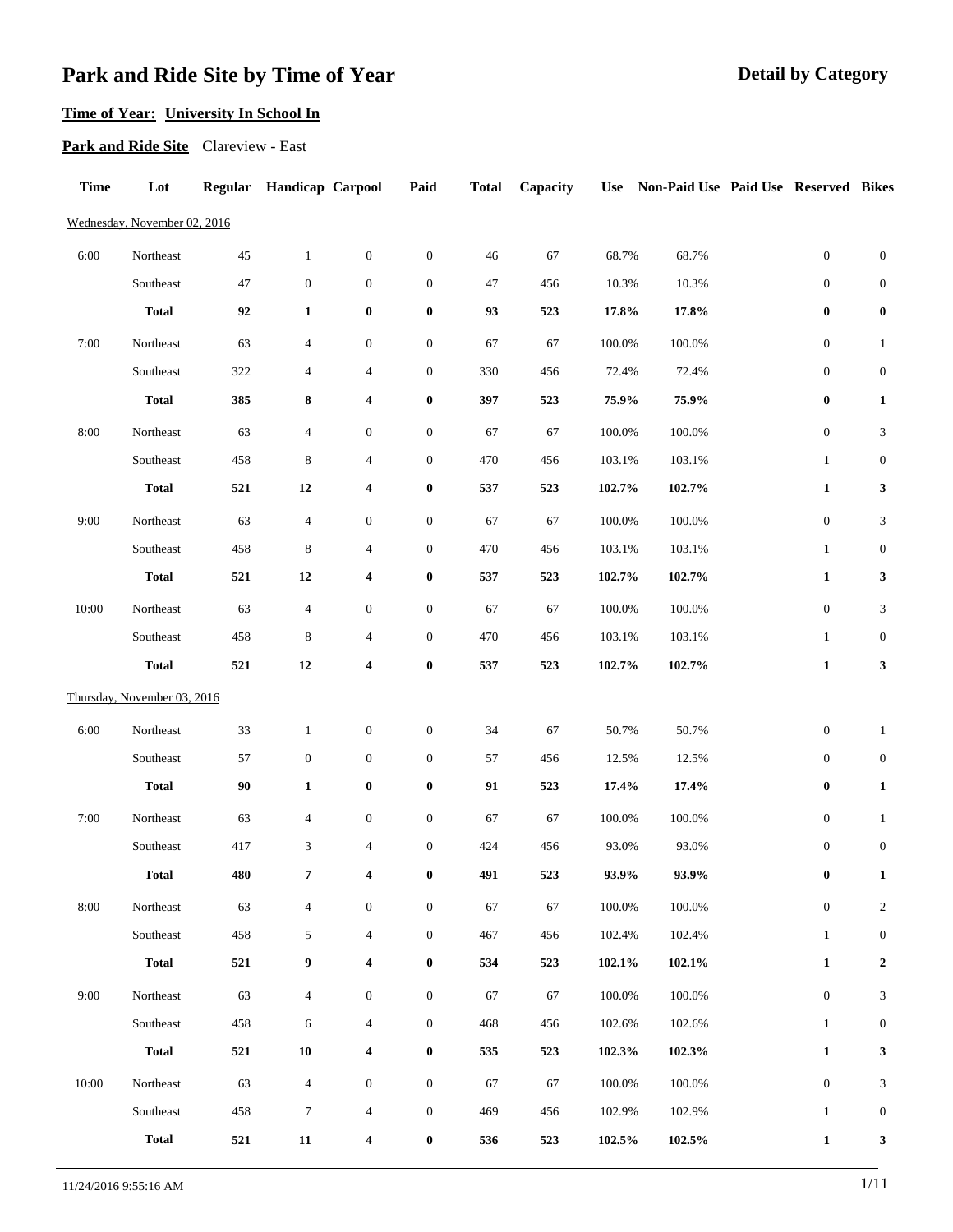# **Time of Year: University In School In**

**Park and Ride Site** Clareview - West

| <b>Time</b> | Lot                          |                  | Regular Handicap Carpool |                  | Paid   | <b>Total</b> | Capacity |       | Use Non-Paid Use Paid Use Reserved Bikes |          |                  |                  |
|-------------|------------------------------|------------------|--------------------------|------------------|--------|--------------|----------|-------|------------------------------------------|----------|------------------|------------------|
|             | Wednesday, November 02, 2016 |                  |                          |                  |        |              |          |       |                                          |          |                  |                  |
| 6:00        | North                        | 49               | $\boldsymbol{0}$         | $\boldsymbol{0}$ | 9      | 58           | 465      | 12.5% | 17.2%                                    | 5.0%     | $\boldsymbol{0}$ | $\boldsymbol{0}$ |
|             | South                        | $\mathbf{0}$     | $\boldsymbol{0}$         | $\boldsymbol{0}$ | 9      | 9            | 405      | 2.2%  | 0.0%                                     | 2.3%     | $\mathbf{1}$     | $\boldsymbol{0}$ |
|             | <b>Total</b>                 | 49               | $\pmb{0}$                | $\boldsymbol{0}$ | 18     | 67           | 870      | 7.7%  | 16.7%                                    | 3.1%     | $\mathbf{1}$     | $\pmb{0}$        |
| 7:00        | North                        | 271              | 3                        | $\boldsymbol{0}$ | 63     | 337          | 465      | 72.5% | 96.1%                                    | 35.0%    | $\mathbf{1}$     | $\boldsymbol{0}$ |
|             | South                        | $\boldsymbol{0}$ | $\mathbf{1}$             | $\boldsymbol{0}$ | 62     | 63           | 405      | 15.6% | 12.5%                                    | 15.6%    | $\mathbf{1}$     | $\boldsymbol{0}$ |
|             | <b>Total</b>                 | 271              | 4                        | $\bf{0}$         | 125    | 400          | 870      | 46.0% | 93.9%                                    | 21.7%    | $\boldsymbol{2}$ | $\boldsymbol{0}$ |
| 8:00        | North                        | 279              | 3                        | $\boldsymbol{0}$ | 129    | 411          | 465      | 88.4% | 98.9%                                    | 71.7%    | $\boldsymbol{0}$ | $\boldsymbol{0}$ |
|             | South                        | $\boldsymbol{0}$ | 5                        | $\boldsymbol{0}$ | 223    | 228          | 405      | 56.3% | 62.5%                                    | 56.2%    | $\mathbf{1}$     | $\boldsymbol{0}$ |
|             | <b>Total</b>                 | 279              | 8                        | $\boldsymbol{0}$ | 352    | 639          | 870      | 73.4% | 98.0%                                    | 61.0%    | $\mathbf{1}$     | $\pmb{0}$        |
| 9:00        | North                        | 281              | $\overline{4}$           | $\boldsymbol{0}$ | 169    | 454          | 465      | 97.6% | 100.0%                                   | 93.9%    | $\boldsymbol{0}$ | $\boldsymbol{0}$ |
|             | South                        | $\boldsymbol{0}$ | 6                        | $\boldsymbol{0}$ | 320    | 326          | 405      | 80.5% | 75.0%                                    | 80.6%    | $\mathbf{1}$     | $\boldsymbol{0}$ |
|             | <b>Total</b>                 | 281              | ${\bf 10}$               | $\pmb{0}$        | 489    | 780          | 870      | 89.7% | 99.3%                                    | 84.7%    | $\mathbf{1}$     | $\bf{0}$         |
| 10:00       | North                        | 281              | $\overline{4}$           | $\boldsymbol{0}$ | 174    | 459          | 465      | 98.7% | 100.0%                                   | 96.7%    | $\boldsymbol{0}$ | $\boldsymbol{0}$ |
|             | South                        | $\boldsymbol{0}$ | 6                        | $\boldsymbol{0}$ | 341    | 347          | 405      | 85.7% | 75.0%                                    | 85.9%    | $\mathbf{1}$     | $\mathbf{1}$     |
|             | <b>Total</b>                 | 281              | 10                       | $\pmb{0}$        | 515    | 806          | 870      | 92.6% | 99.3%                                    | 89.3%    | $\mathbf{1}$     | $\mathbf{1}$     |
|             | Thursday, November 03, 2016  |                  |                          |                  |        |              |          |       |                                          |          |                  |                  |
| 6:00        | North                        | $42\,$           | $\mathbf{1}$             | $\boldsymbol{0}$ | $10\,$ | 53           | 465      | 11.4% | 15.1%                                    | 5.6%     | $\boldsymbol{0}$ | $\boldsymbol{0}$ |
|             | South                        | $\mathbf{0}$     | $\mathbf{0}$             | $\boldsymbol{0}$ | 6      | 6            | 405      | 1.5%  | 0.0%                                     | 1.5%     | $\mathbf{1}$     | $\boldsymbol{0}$ |
|             | <b>Total</b>                 | 42               | $\mathbf{1}$             | $\bf{0}$         | 16     | 59           | 870      | 6.8%  | 14.7%                                    | 2.8%     | $\mathbf{1}$     | $\bf{0}$         |
| 7:00        | North                        | 264              | $\overline{2}$           | $\boldsymbol{0}$ | 60     | 326          | 465      | 70.1% | 93.3%                                    | 33.3%    | $\boldsymbol{0}$ | $\boldsymbol{0}$ |
|             | South                        | $\boldsymbol{0}$ | $\boldsymbol{0}$         | $\boldsymbol{0}$ | 58     | 58           | 405      | 14.3% | 0.0%                                     | 14.6%    | $\mathbf{1}$     | $\boldsymbol{0}$ |
|             | <b>Total</b>                 | 264              | $\boldsymbol{2}$         | $\pmb{0}$        | 118    | 384          | 870      | 44.1% | $90.8\%$                                 | $20.5\%$ | $\mathbf{1}$     | $\boldsymbol{0}$ |
| 8:00        | North                        | 281              | $\mathfrak{Z}$           | $\boldsymbol{0}$ | 124    | 408          | 465      | 87.7% | 99.6%                                    | 68.9%    | $\boldsymbol{0}$ | $\boldsymbol{0}$ |
|             | South                        | $\boldsymbol{0}$ | $\overline{4}$           | $\boldsymbol{0}$ | 219    | 223          | 405      | 55.1% | 50.0%                                    | 55.2%    | $\mathbf{1}$     | $\boldsymbol{0}$ |
|             | <b>Total</b>                 | 281              | $\pmb{7}$                | $\boldsymbol{0}$ | 343    | 631          | 870      | 72.5% | 98.3%                                    | 59.4%    | $\mathbf{1}$     | $\boldsymbol{0}$ |
| 9:00        | North                        | 282              | 3                        | $\boldsymbol{0}$ | 153    | 438          | 465      | 94.2% | 100.0%                                   | 85.0%    | $\boldsymbol{0}$ | $\boldsymbol{0}$ |
|             | South                        | $\boldsymbol{0}$ | $\overline{4}$           | $\boldsymbol{0}$ | 284    | 288          | 405      | 71.1% | 50.0%                                    | 71.5%    | $\mathbf{1}$     | $\boldsymbol{0}$ |
|             | <b>Total</b>                 | 282              | 7                        | $\boldsymbol{0}$ | 437    | 726          | 870      | 83.4% | 98.6%                                    | 75.7%    | $\mathbf{1}$     | $\bf{0}$         |
| 10:00       | North                        | 282              | 3                        | $\boldsymbol{0}$ | 158    | 443          | 465      | 95.3% | 100.0%                                   | 87.8%    | $\boldsymbol{0}$ | $\boldsymbol{0}$ |
|             | South                        | $\boldsymbol{0}$ | $\overline{4}$           | $\boldsymbol{0}$ | 301    | 305          | 405      | 75.3% | 50.0%                                    | 75.8%    | $\mathbf{1}$     | $\boldsymbol{0}$ |
|             | <b>Total</b>                 | 282              | 7                        | $\boldsymbol{0}$ | 459    | 748          | 870      | 86.0% | 98.6%                                    | 79.5%    | $\mathbf{1}$     | $\boldsymbol{0}$ |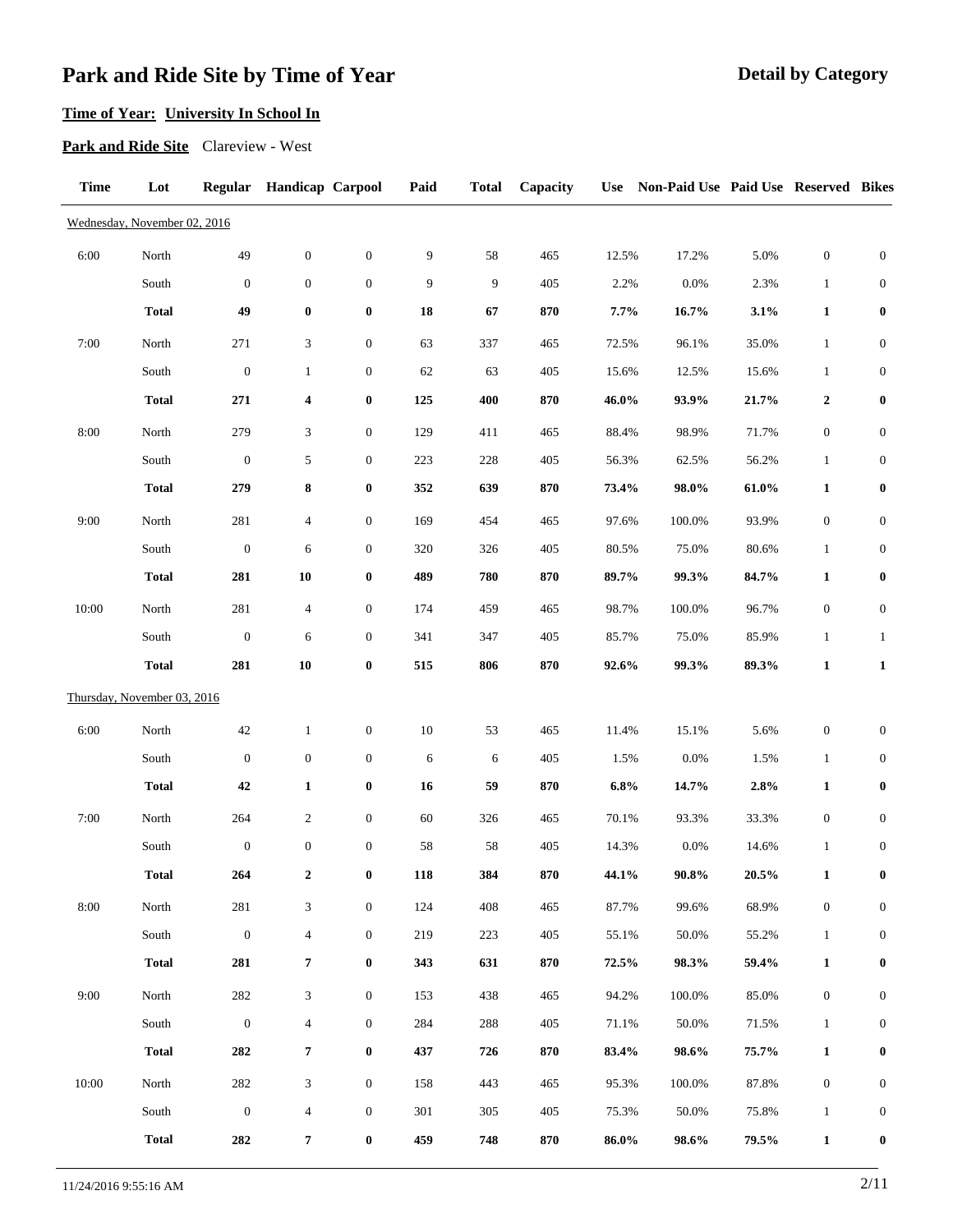# **Time of Year: University In School In**

#### **Park and Ride Site** Belvedere

| <b>Time</b> | Lot                          | <b>Regular</b> | <b>Handicap Carpool</b> |                  | Paid             | <b>Total</b> | Capacity | <b>Use</b> | Non-Paid Use Paid Use Reserved Bikes |         |                  |                  |
|-------------|------------------------------|----------------|-------------------------|------------------|------------------|--------------|----------|------------|--------------------------------------|---------|------------------|------------------|
|             | Wednesday, November 02, 2016 |                |                         |                  |                  |              |          |            |                                      |         |                  |                  |
| 6:00        | Northwest                    | 13             | $\boldsymbol{0}$        | $\mathbf{0}$     | $\boldsymbol{0}$ | 13           | 115      | 11.3%      | 11.3%                                |         | $\boldsymbol{0}$ | $\boldsymbol{0}$ |
|             | South Gravel                 | 3              | $\boldsymbol{0}$        | $\boldsymbol{0}$ | $\boldsymbol{0}$ | 3            | 143      | 2.1%       | 2.1%                                 |         | $\boldsymbol{0}$ | $\boldsymbol{0}$ |
|             | Northeast                    | $27\,$         | $\mathbf{1}$            | $\boldsymbol{0}$ | $\boldsymbol{0}$ | 28           | 503      | 5.6%       | 7.5%                                 | 0.0%    | $\boldsymbol{0}$ | $\boldsymbol{0}$ |
|             | <b>Total</b>                 | 43             | $\mathbf{1}$            | $\bf{0}$         | $\boldsymbol{0}$ | 44           | 761      | 5.8%       | 7.0%                                 | $0.0\%$ | $\bf{0}$         | $\bf{0}$         |
| 7:00        | Northwest                    | 81             | $\boldsymbol{0}$        | $\mathbf{0}$     | $\boldsymbol{0}$ | 81           | 115      | 70.4%      | 70.4%                                |         | $\mathbf{1}$     | $\boldsymbol{0}$ |
|             | South Gravel                 | 36             | $\boldsymbol{0}$        | $\boldsymbol{0}$ | $\boldsymbol{0}$ | 36           | 143      | 25.2%      | 25.2%                                |         | $\boldsymbol{0}$ | $\boldsymbol{0}$ |
|             | Northeast                    | 114            | $\overline{4}$          | $\overline{c}$   | 3                | 123          | 503      | 24.5%      | 32.1%                                | 2.3%    | $\boldsymbol{0}$ | $\boldsymbol{0}$ |
|             | <b>Total</b>                 | 231            | 4                       | $\boldsymbol{2}$ | 3                | 240          | 761      | 31.5%      | 37.5%                                | 2.3%    | $\mathbf{1}$     | $\bf{0}$         |
| 8:00        | Northwest                    | 115            | $\mathbf{1}$            | $\boldsymbol{0}$ | $\boldsymbol{0}$ | 116          | 115      | 100.9%     | 100.9%                               |         | $\boldsymbol{0}$ | $\boldsymbol{0}$ |
|             | South Gravel                 | 137            | $\boldsymbol{0}$        | $\mathbf{0}$     | $\boldsymbol{0}$ | 137          | 143      | 95.8%      | 95.8%                                |         | $\boldsymbol{0}$ | $\boldsymbol{0}$ |
|             | Northeast                    | 359            | 8                       | 5                | 52               | 424          | 503      | 84.3%      | 99.5%                                | 40.3%   | $\boldsymbol{0}$ | $\boldsymbol{0}$ |
|             | <b>Total</b>                 | 611            | 9                       | 5                | 52               | 677          | 761      | 89.0%      | 98.9%                                | 40.3%   | $\bf{0}$         | $\bf{0}$         |
| 9:00        | Northwest                    | 118            | $\overline{c}$          | $\boldsymbol{0}$ | $\boldsymbol{0}$ | 120          | 115      | 104.3%     | 104.3%                               |         | $\boldsymbol{0}$ | $\boldsymbol{0}$ |
|             | South Gravel                 | 138            | $\boldsymbol{0}$        | $\boldsymbol{0}$ | $\boldsymbol{0}$ | 138          | 143      | 96.5%      | 96.5%                                |         | $\boldsymbol{0}$ | $\boldsymbol{0}$ |
|             | Northeast                    | 360            | $\,8\,$                 | 5                | 91               | 464          | 503      | 92.2%      | 99.7%                                | 70.5%   | $\boldsymbol{0}$ | $\boldsymbol{0}$ |
|             | <b>Total</b>                 | 616            | 10                      | 5                | 91               | 722          | 761      | 94.9%      | 99.8%                                | 70.5%   | $\bf{0}$         | $\bf{0}$         |
| 10:00       | Northwest                    | 117            | $\overline{\mathbf{c}}$ | $\mathbf{0}$     | $\boldsymbol{0}$ | 119          | 115      | 103.5%     | 103.5%                               |         | $\mathbf{1}$     | $\boldsymbol{0}$ |
|             | South Gravel                 | 139            | $\boldsymbol{0}$        | $\boldsymbol{0}$ | $\boldsymbol{0}$ | 139          | 143      | 97.2%      | 97.2%                                |         | $\boldsymbol{0}$ | $\boldsymbol{0}$ |
|             | Northeast                    | 359            | 8                       | 5                | 103              | 475          | 503      | 94.4%      | 99.5%                                | 79.8%   | $\boldsymbol{0}$ | $\boldsymbol{0}$ |
|             | <b>Total</b>                 | 615            | 10                      | 5                | 103              | 733          | 761      | 96.3%      | 99.7%                                | 79.8%   | $\mathbf{1}$     | $\bf{0}$         |
|             | Thursday, November 03, 2016  |                |                         |                  |                  |              |          |            |                                      |         |                  |                  |
| 6:00        | Northwest                    | 13             | $\mathbf{0}$            | $\overline{0}$   | $\overline{0}$   | 13           | 115      | 11.3%      | 11.3%                                |         | -1               | $\mathbf{0}$     |
|             | South Gravel                 | 6              | $\boldsymbol{0}$        | $\overline{0}$   | $\boldsymbol{0}$ | 6            | 143      | 4.2%       | 4.2%                                 |         | $\boldsymbol{0}$ | $\boldsymbol{0}$ |
|             | Northeast                    | 23             | $\mathbf{1}$            | $\mathbf{0}$     | $\boldsymbol{0}$ | 24           | 503      | 4.8%       | 6.4%                                 | $0.0\%$ | $\boldsymbol{0}$ | $\boldsymbol{0}$ |
|             | <b>Total</b>                 | $\bf 42$       | $\mathbf{1}$            | $\bf{0}$         | $\pmb{0}$        | 43           | 761      | 5.7%       | 6.8%                                 | $0.0\%$ | $\mathbf{1}$     | $\pmb{0}$        |
| 7:00        | Northwest                    | 73             | $\mathbf{1}$            | $\boldsymbol{0}$ | $\boldsymbol{0}$ | 74           | 115      | 64.3%      | 64.3%                                |         | $\boldsymbol{0}$ | $\boldsymbol{0}$ |
|             | South Gravel                 | 34             | $\boldsymbol{0}$        | $\boldsymbol{0}$ | $\boldsymbol{0}$ | 34           | 143      | 23.8%      | 23.8%                                |         | $\boldsymbol{0}$ | $\boldsymbol{0}$ |
|             | Northeast                    | 115            | $\overline{4}$          | $\mathbf{1}$     | $\overline{c}$   | 122          | 503      | 24.3%      | 32.1%                                | 1.6%    | $\boldsymbol{0}$ | $\boldsymbol{0}$ |
|             | <b>Total</b>                 | $222\,$        | 5                       | $\mathbf 1$      | $\boldsymbol{2}$ | 230          | 761      | 30.2%      | 36.1%                                | $1.6\%$ | $\bf{0}$         | $\boldsymbol{0}$ |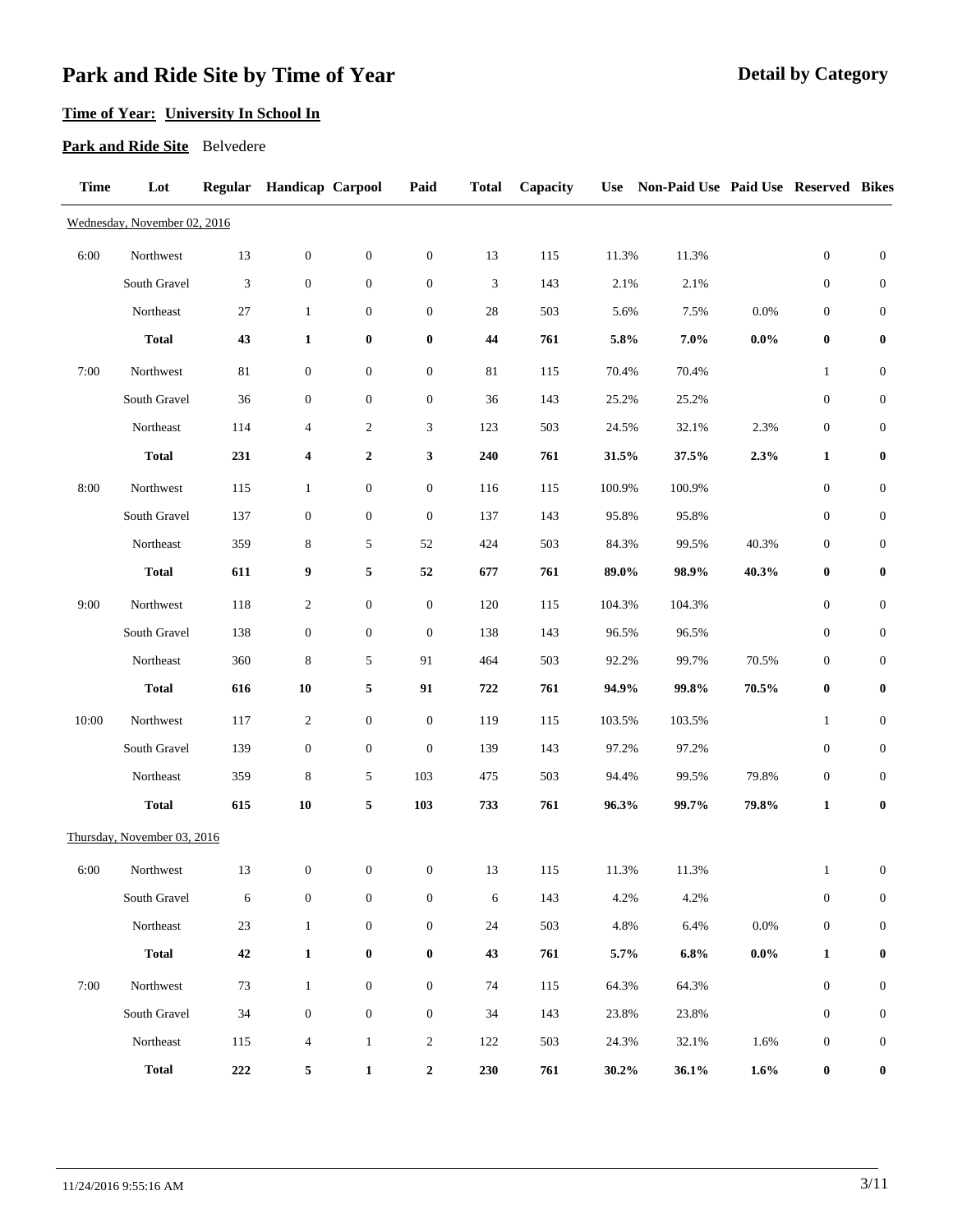## **Time of Year: University In School In**

#### **Park and Ride Site** Belvedere

| <b>Time</b> | Lot          | Regular | <b>Handicap Carpool</b> |                | Paid           | <b>Total</b> | Capacity |        | Use Non-Paid Use Paid Use Reserved Bikes |       |                |              |
|-------------|--------------|---------|-------------------------|----------------|----------------|--------------|----------|--------|------------------------------------------|-------|----------------|--------------|
| 8:00        | Northwest    | 118     | 1                       | $\mathbf{0}$   | $\mathbf{0}$   | 119          | 115      | 103.5% | 103.5%                                   |       | $\overline{0}$ | $\mathbf{0}$ |
|             | South Gravel | 140     | $\boldsymbol{0}$        | $\mathbf{0}$   | $\mathbf{0}$   | 140          | 143      | 97.9%  | 97.9%                                    |       | $\overline{0}$ | $\mathbf{0}$ |
|             | Northeast    | 360     | 9                       | 5              | 58             | 432          | 503      | 85.9%  | 100.0%                                   | 45.0% | $\mathbf{0}$   | $\mathbf{0}$ |
|             | <b>Total</b> | 618     | 10                      | 5              | 58             | 691          | 761      | 90.8%  | 100.2%                                   | 45.0% | $\bf{0}$       | $\bf{0}$     |
| 9:00        | Northwest    | 118     | $\mathbf{1}$            | $\mathbf{0}$   | $\overline{0}$ | 119          | 115      | 103.5% | 103.5%                                   |       | $\mathbf{0}$   | $\mathbf{0}$ |
|             | South Gravel | 140     | $\boldsymbol{0}$        | $\overline{0}$ | $\overline{0}$ | 140          | 143      | 97.9%  | 97.9%                                    |       | $\overline{0}$ | $\mathbf{0}$ |
|             | Northeast    | 360     | 9                       | 5              | 97             | 471          | 503      | 93.6%  | 100.0%                                   | 75.2% | $\mathbf{0}$   | $\mathbf{0}$ |
|             | <b>Total</b> | 618     | 10                      | 5              | 97             | 730          | 761      | 95.9%  | 100.2%                                   | 75.2% | $\bf{0}$       | $\bf{0}$     |
| 10:00       | Northwest    | 118     | $\mathbf{1}$            | $\mathbf{0}$   | $\mathbf{0}$   | 119          | 115      | 103.5% | 103.5%                                   |       | $\overline{0}$ | $\mathbf{0}$ |
|             | South Gravel | 140     | $\boldsymbol{0}$        | $\overline{0}$ | $\mathbf{0}$   | 140          | 143      | 97.9%  | 97.9%                                    |       | $\mathbf{0}$   | $\mathbf{0}$ |
|             | Northeast    | 360     | 9                       | 5              | 101            | 475          | 503      | 94.4%  | 100.0%                                   | 78.3% | $\overline{0}$ | $\mathbf{0}$ |
|             | <b>Total</b> | 618     | 10                      | 5              | 101            | 734          | 761      | 96.5%  | 100.2%                                   | 78.3% | $\bf{0}$       | $\bf{0}$     |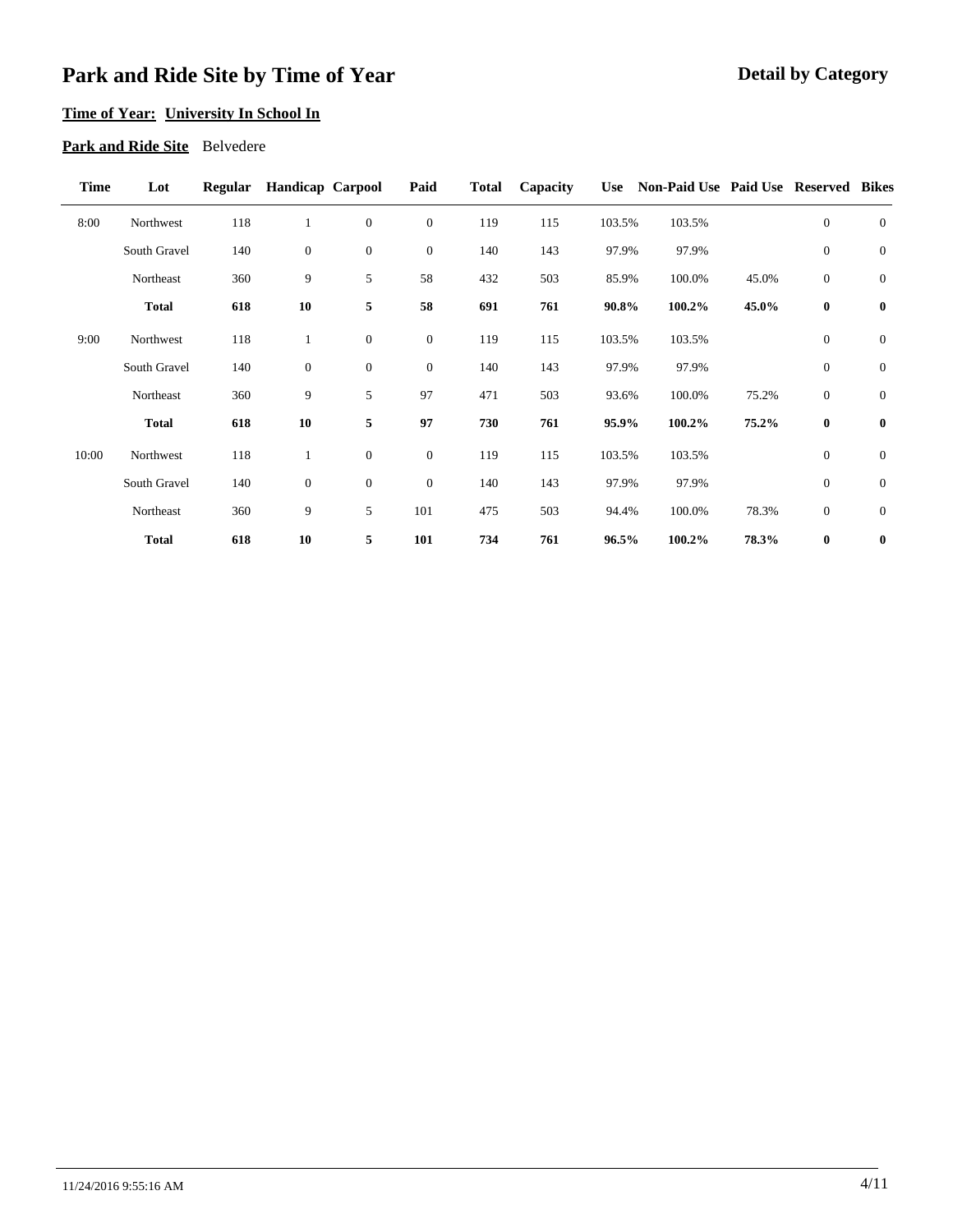# **Time of Year: University In School In**

#### **Park and Ride Site** Stadium

| <b>Time</b> | Lot                          | <b>Regular</b>   | <b>Handicap Carpool</b> |                  | Paid             | <b>Total</b> | Capacity | <b>Use</b> | Non-Paid Use Paid Use Reserved Bikes |       |                  |                             |
|-------------|------------------------------|------------------|-------------------------|------------------|------------------|--------------|----------|------------|--------------------------------------|-------|------------------|-----------------------------|
|             | Wednesday, November 02, 2016 |                  |                         |                  |                  |              |          |            |                                      |       |                  |                             |
| 6:00        | North                        | $\boldsymbol{0}$ | $\boldsymbol{0}$        | $\boldsymbol{0}$ | $\mathbf{1}$     | $\mathbf{1}$ | 171      | 0.6%       | 0.0%                                 | 0.6%  | $\boldsymbol{0}$ | $\boldsymbol{0}$            |
|             | South                        | $25\,$           | $\boldsymbol{0}$        | $\boldsymbol{0}$ | $\boldsymbol{0}$ | 25           | 349      | 7.2%       | 7.2%                                 |       | $\boldsymbol{0}$ | $\boldsymbol{0}$            |
|             | <b>Total</b>                 | $25\,$           | $\boldsymbol{0}$        | $\boldsymbol{0}$ | $\mathbf{1}$     | 26           | 520      | 5.0%       | $7.0\%$                              | 0.6%  | $\boldsymbol{0}$ | $\boldsymbol{0}$            |
| 7:00        | North                        | $\boldsymbol{0}$ | $\boldsymbol{0}$        | $\boldsymbol{0}$ | 15               | 15           | 171      | 8.8%       | 0.0%                                 | 9.2%  | $\boldsymbol{0}$ | $\boldsymbol{0}$            |
|             | South                        | 136              | $\boldsymbol{2}$        | $\sqrt{5}$       | $\boldsymbol{0}$ | 143          | 349      | 41.0%      | 41.0%                                |       | $\boldsymbol{0}$ | $\boldsymbol{0}$            |
|             | <b>Total</b>                 | 136              | $\boldsymbol{2}$        | 5                | 15               | 158          | 520      | 30.4%      | 40.1%                                | 9.2%  | $\boldsymbol{0}$ | $\pmb{0}$                   |
| 8:00        | North                        | $\boldsymbol{0}$ | $\overline{4}$          | $\boldsymbol{0}$ | 55               | 59           | 171      | 34.5%      | 50.0%                                | 33.7% | $\mathbf{1}$     | $\sqrt{2}$                  |
|             | South                        | 344              | $\overline{c}$          | $\sqrt{5}$       | $\boldsymbol{0}$ | 351          | 349      | 100.6%     | 100.6%                               |       | $\boldsymbol{0}$ | $\boldsymbol{0}$            |
|             | <b>Total</b>                 | 344              | 6                       | 5                | 55               | 410          | 520      | 78.8%      | 99.4%                                | 33.7% | $\mathbf{1}$     | $\boldsymbol{2}$            |
| 9:00        | North                        | $\boldsymbol{0}$ | $\sqrt{5}$              | $\boldsymbol{0}$ | $81\,$           | 86           | 171      | 50.3%      | 62.5%                                | 49.7% | $\mathbf{1}$     | $\ensuremath{\mathfrak{Z}}$ |
|             | South                        | 345              | $\boldsymbol{2}$        | $\sqrt{5}$       | $\boldsymbol{0}$ | 352          | 349      | 100.9%     | 100.9%                               |       | $\boldsymbol{0}$ | $\boldsymbol{0}$            |
|             | <b>Total</b>                 | 345              | $\overline{7}$          | 5                | 81               | 438          | 520      | 84.2%      | 100.0%                               | 49.7% | $\mathbf{1}$     | $\mathbf{3}$                |
| 10:00       | North                        | $\boldsymbol{0}$ | $\sqrt{5}$              | $\boldsymbol{0}$ | 91               | 96           | 171      | 56.1%      | 62.5%                                | 55.8% | $\mathbf{1}$     | 3                           |
|             | South                        | 345              | $\sqrt{2}$              | $\sqrt{5}$       | $\boldsymbol{0}$ | 352          | 349      | 100.9%     | 100.9%                               |       | $\mathbf{1}$     | $\boldsymbol{0}$            |
|             | <b>Total</b>                 | 345              | $\pmb{7}$               | $\sqrt{5}$       | 91               | 448          | 520      | 86.2%      | $100.0\%$                            | 55.8% | $\boldsymbol{2}$ | $\mathbf{3}$                |
|             | Thursday, November 03, 2016  |                  |                         |                  |                  |              |          |            |                                      |       |                  |                             |
| 6:00        | North                        | $\boldsymbol{0}$ | $\mathbf{0}$            | $\boldsymbol{0}$ | 3                | 3            | 171      | 1.8%       | 0.0%                                 | 1.8%  | $\boldsymbol{0}$ | $\boldsymbol{0}$            |
|             | South                        | 27               | $\mathbf{0}$            | $\boldsymbol{0}$ | $\boldsymbol{0}$ | $27\,$       | 349      | 7.7%       | 7.7%                                 |       | $\boldsymbol{0}$ | $\boldsymbol{0}$            |
|             | <b>Total</b>                 | $\bf 27$         | $\pmb{0}$               | $\boldsymbol{0}$ | 3                | $30\,$       | 520      | 5.8%       | 7.6%                                 | 1.8%  | $\pmb{0}$        | $\pmb{0}$                   |
| 7:00        | North                        | $\boldsymbol{0}$ | $\mathfrak{Z}$          | $\boldsymbol{0}$ | 16               | 19           | 171      | 11.1%      | 37.5%                                | 9.8%  | $\mathbf{1}$     | $\boldsymbol{0}$            |
|             | South                        | 131              | $\sqrt{2}$              | 5                | $\boldsymbol{0}$ | 138          | 349      | 39.5%      | 39.5%                                |       | $\boldsymbol{0}$ | $\boldsymbol{0}$            |
|             | <b>Total</b>                 | 131              | 5                       | $\sqrt{5}$       | 16               | 157          | 520      | $30.2\%$   | 39.5%                                | 9.8%  | $\mathbf{1}$     | $\bf{0}$                    |
| 8:00        | North                        | $\boldsymbol{0}$ | $\mathfrak{S}$          | $\boldsymbol{0}$ | 54               | 59           | 171      | 34.5%      | 62.5%                                | 33.1% | $\mathbf{1}$     | $\mathbf{1}$                |
|             | South                        | 345              | $\boldsymbol{2}$        | $\sqrt{5}$       | $\boldsymbol{0}$ | 352          | 349      | 100.9%     | 100.9%                               |       | $\boldsymbol{0}$ | $\boldsymbol{0}$            |
|             | <b>Total</b>                 | 345              | $\overline{7}$          | 5                | 54               | 411          | 520      | 79.0%      | $100.0\%$                            | 33.1% | $\mathbf{1}$     | $\mathbf{1}$                |
| 9:00        | North                        | $\boldsymbol{0}$ | $\sqrt{5}$              | $\boldsymbol{0}$ | 75               | $80\,$       | 171      | 46.8%      | 62.5%                                | 46.0% | $\mathbf{1}$     | $\mathbf{1}$                |
|             | South                        | 344              | $\boldsymbol{2}$        | $\sqrt{5}$       | $\boldsymbol{0}$ | 351          | 349      | 100.6%     | 100.6%                               |       | $\boldsymbol{0}$ | $\boldsymbol{0}$            |
|             | <b>Total</b>                 | 344              | $\pmb{7}$               | 5                | ${\bf 75}$       | 431          | 520      | 82.9%      | 99.7%                                | 46.0% | $\mathbf{1}$     | $\mathbf{1}$                |
| 10:00       | North                        | $\mathbf{0}$     | 5                       | $\boldsymbol{0}$ | $82\,$           | 87           | 171      | 50.9%      | 62.5%                                | 50.3% | $\mathbf{1}$     | $\mathbf{1}$                |
|             | South                        | 344              | $\boldsymbol{2}$        | $\sqrt{5}$       | $\boldsymbol{0}$ | 351          | 349      | 100.6%     | 100.6%                               |       | $\boldsymbol{0}$ | $\boldsymbol{0}$            |
|             | <b>Total</b>                 | 344              | 7                       | 5                | 82               | 438          | 520      | 84.2%      | 99.7%                                | 50.3% | $\mathbf{1}$     | $\mathbf{1}$                |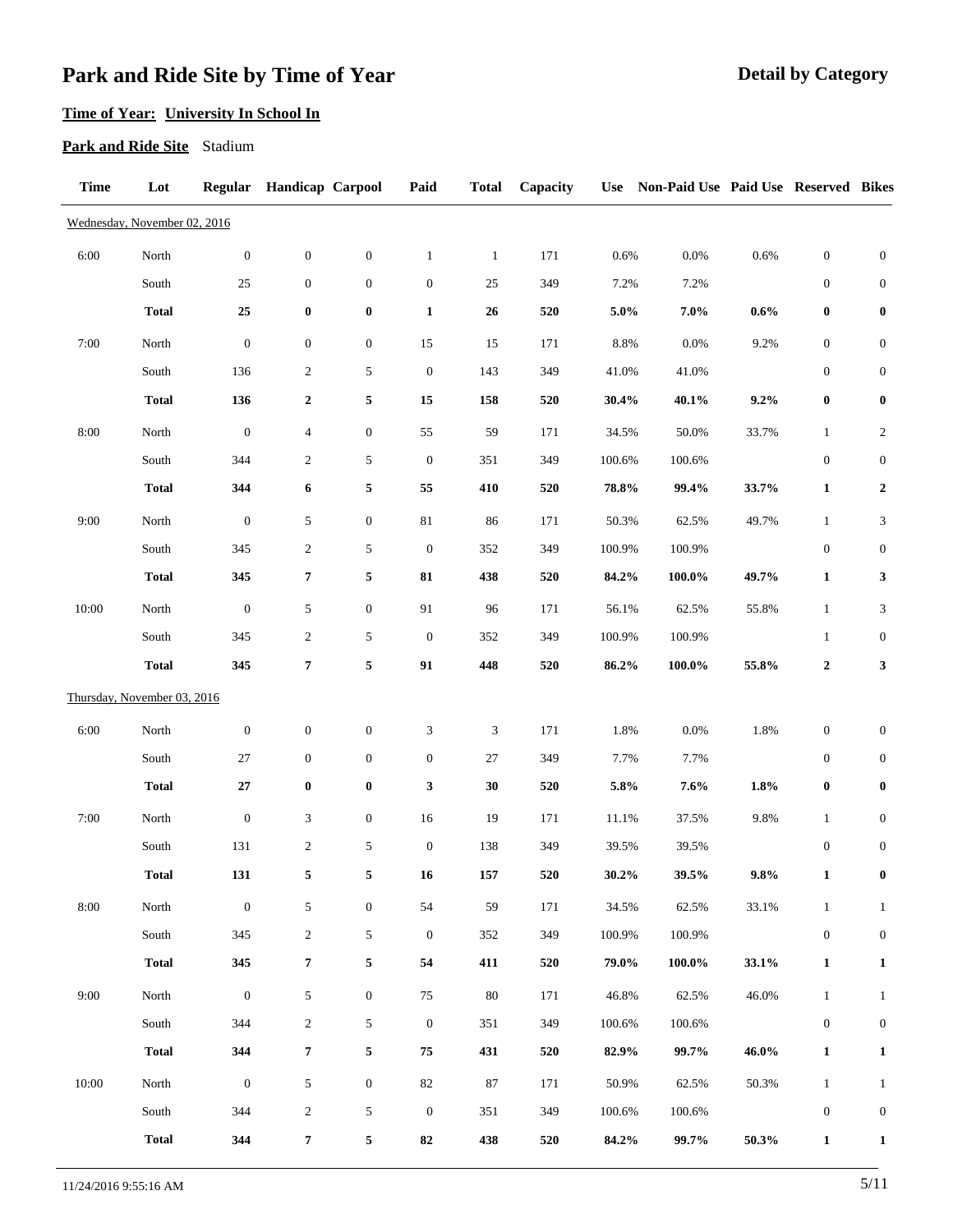# **Time of Year: University In School In**

### **Park and Ride Site** Century Park

| <b>Time</b> | Lot                          |                  | Regular Handicap Carpool |                  | Paid             | <b>Total</b>                | Capacity | <b>Use</b> | Non-Paid Use Paid Use Reserved Bikes |         |                          |                             |
|-------------|------------------------------|------------------|--------------------------|------------------|------------------|-----------------------------|----------|------------|--------------------------------------|---------|--------------------------|-----------------------------|
|             | Wednesday, November 02, 2016 |                  |                          |                  |                  |                             |          |            |                                      |         |                          |                             |
| 6:00        | Northwest                    | $\boldsymbol{0}$ | $\boldsymbol{0}$         | $\boldsymbol{0}$ | $\,8\,$          | $\,8\,$                     | 151      | 5.3%       |                                      | 5.3%    | $\boldsymbol{0}$         | $\boldsymbol{0}$            |
|             | Northeast                    | $\boldsymbol{0}$ | $\boldsymbol{0}$         | $\boldsymbol{0}$ | $\boldsymbol{0}$ | $\boldsymbol{0}$            | 35       | $0.0\%$    |                                      | $0.0\%$ | $\boldsymbol{0}$         | $\boldsymbol{0}$            |
|             | Gravel                       | 323              | $\boldsymbol{0}$         | $\boldsymbol{0}$ | $17\,$           | 340                         | 1116     | 30.5%      | 82.8%                                | 2.3%    | 6                        | $\boldsymbol{0}$            |
|             | South                        | $\boldsymbol{0}$ | $\boldsymbol{0}$         | $\boldsymbol{0}$ | $\boldsymbol{0}$ | $\boldsymbol{0}$            | $21\,$   | $0.0\%$    | 0.0%                                 |         | $\overline{c}$           | $\mathbf{1}$                |
|             | <b>Total</b>                 | 323              | $\boldsymbol{0}$         | $\boldsymbol{0}$ | 25               | 348                         | 1323     | 26.3%      | $78.6\%$                             | 2.7%    | 8                        | $\mathbf 1$                 |
| 7:00        | Northwest                    | $\boldsymbol{0}$ | $\boldsymbol{0}$         | $\boldsymbol{0}$ | 54               | 54                          | 151      | 35.8%      |                                      | 35.8%   | $\boldsymbol{0}$         | $\boldsymbol{0}$            |
|             | Northeast                    | $\boldsymbol{0}$ | $\boldsymbol{0}$         | $\boldsymbol{0}$ | $\mathbf{1}$     | $\mathbf{1}$                | 35       | 2.9%       |                                      | 2.9%    | $\boldsymbol{0}$         | $\boldsymbol{0}$            |
|             | Gravel                       | 369              | $\boldsymbol{0}$         | $\boldsymbol{0}$ | 262              | 631                         | 1116     | 56.5%      | 94.6%                                | 36.1%   | 8                        | $\boldsymbol{0}$            |
|             | South                        | $\boldsymbol{0}$ | $\mathbf{1}$             | $\boldsymbol{0}$ | $\boldsymbol{0}$ | $\mathbf{1}$                | $21\,$   | 4.8%       | 4.8%                                 |         | $\sqrt{2}$               | $\sqrt{2}$                  |
|             | <b>Total</b>                 | 369              | $\mathbf{1}$             | $\boldsymbol{0}$ | 317              | 687                         | 1323     | 51.9%      | $90.0\%$                             | 34.8%   | 10                       | $\boldsymbol{2}$            |
| 8:00        | Northwest                    | $\boldsymbol{0}$ | $\boldsymbol{0}$         | $\boldsymbol{0}$ | 143              | 143                         | 151      | 94.7%      |                                      | 94.7%   | $\boldsymbol{0}$         | $\boldsymbol{0}$            |
|             | Northeast                    | $\boldsymbol{0}$ | $\boldsymbol{0}$         | $\boldsymbol{0}$ | 29               | 29                          | 35       | 82.9%      |                                      | 82.9%   | $\boldsymbol{0}$         | $\boldsymbol{0}$            |
|             | Gravel                       | 380              | $\boldsymbol{0}$         | $\boldsymbol{0}$ | 463              | 843                         | 1116     | 75.5%      | 97.4%                                | 63.8%   | 8                        | $\boldsymbol{0}$            |
|             | South                        | $\boldsymbol{0}$ | 12                       | $\boldsymbol{0}$ | $\boldsymbol{0}$ | 12                          | $21\,$   | 57.1%      | 57.1%                                |         | $\overline{c}$           | $\ensuremath{\mathfrak{Z}}$ |
|             | <b>Total</b>                 | 380              | $\bf 12$                 | $\boldsymbol{0}$ | 635              | 1027                        | 1323     | 77.6%      | 95.4%                                | 69.6%   | ${\bf 10}$               | $\mathbf{3}$                |
| 9:00        | Northwest                    | $\boldsymbol{0}$ | $\boldsymbol{0}$         | $\boldsymbol{0}$ | 172              | 172                         | 151      | 113.9%     |                                      | 113.9%  | $\boldsymbol{0}$         | $\boldsymbol{0}$            |
|             | Northeast                    | $\boldsymbol{0}$ | $\boldsymbol{0}$         | $\boldsymbol{0}$ | $30\,$           | $30\,$                      | 35       | 85.7%      |                                      | 85.7%   | $\boldsymbol{0}$         | $\boldsymbol{0}$            |
|             | Gravel                       | 378              | $\boldsymbol{0}$         | $\boldsymbol{0}$ | 616              | 994                         | 1116     | 89.1%      | 96.9%                                | 84.8%   | 7                        | $\boldsymbol{0}$            |
|             | South                        | $\boldsymbol{0}$ | $18\,$                   | $\boldsymbol{0}$ | $\boldsymbol{0}$ | 18                          | $21\,$   | 85.7%      | 85.7%                                |         | $\overline{\mathcal{A}}$ | 3                           |
|             | <b>Total</b>                 | 378              | ${\bf 18}$               | $\boldsymbol{0}$ | 818              | 1214                        | 1323     | 91.8%      | 96.4%                                | 89.7%   | 11                       | 3                           |
| 10:00       | Northwest                    | $\boldsymbol{0}$ | $\boldsymbol{0}$         | $\boldsymbol{0}$ | 172              | 172                         | 151      | 113.9%     |                                      | 113.9%  | $\boldsymbol{0}$         | $\boldsymbol{0}$            |
|             | Northeast                    | $\boldsymbol{0}$ | $\boldsymbol{0}$         | $\boldsymbol{0}$ | $31\,$           | $31\,$                      | 35       | 88.6%      |                                      | 88.6%   | $\boldsymbol{0}$         | $\boldsymbol{0}$            |
|             | Gravel                       | 385              | $\boldsymbol{0}$         | $\boldsymbol{0}$ | 640              | 1025                        | 1116     | 91.8%      | 98.7%                                | 88.2%   | 8                        | $\boldsymbol{0}$            |
|             | South                        | $\boldsymbol{0}$ | $17\,$                   | $\boldsymbol{0}$ | $\mathbf{0}$     | 17                          | 21       | 81.0%      | 81.0%                                |         | $\overline{4}$           | 3                           |
|             | <b>Total</b>                 | 385              | 17                       | $\boldsymbol{0}$ | 843              | 1245                        | 1323     | 94.1%      | 97.8%                                | 92.4%   | 12                       | 3                           |
|             | Thursday, November 03, 2016  |                  |                          |                  |                  |                             |          |            |                                      |         |                          |                             |
| 6:00        | Northwest                    | $\boldsymbol{0}$ | $\boldsymbol{0}$         | $\boldsymbol{0}$ | $\mathfrak{Z}$   | $\ensuremath{\mathfrak{Z}}$ | 151      | 2.0%       |                                      | 2.0%    | $\boldsymbol{0}$         | $\boldsymbol{0}$            |
|             | Northeast                    | $\boldsymbol{0}$ | $\boldsymbol{0}$         | $\boldsymbol{0}$ | $\mathbf{1}$     | $\mathbf{1}$                | 35       | 2.9%       |                                      | 2.9%    | $\boldsymbol{0}$         | $\boldsymbol{0}$            |
|             | Gravel                       | 338              | $\boldsymbol{0}$         | $\boldsymbol{0}$ | $70\,$           | 408                         | 1116     | 36.6%      | 86.7%                                | 9.6%    | 5                        | $\boldsymbol{0}$            |
|             | South                        | $\boldsymbol{0}$ | $\boldsymbol{0}$         | $\boldsymbol{0}$ | $\boldsymbol{0}$ | $\boldsymbol{0}$            | 21       | $0.0\%$    | 0.0%                                 |         | $\mathbf{2}$             | $\mathbf{1}$                |
|             | <b>Total</b>                 | 338              | $\boldsymbol{0}$         | $\boldsymbol{0}$ | 74               | 412                         | 1323     | 31.1%      | 82.2%                                | 8.1%    | 7                        | $\mathbf{1}$                |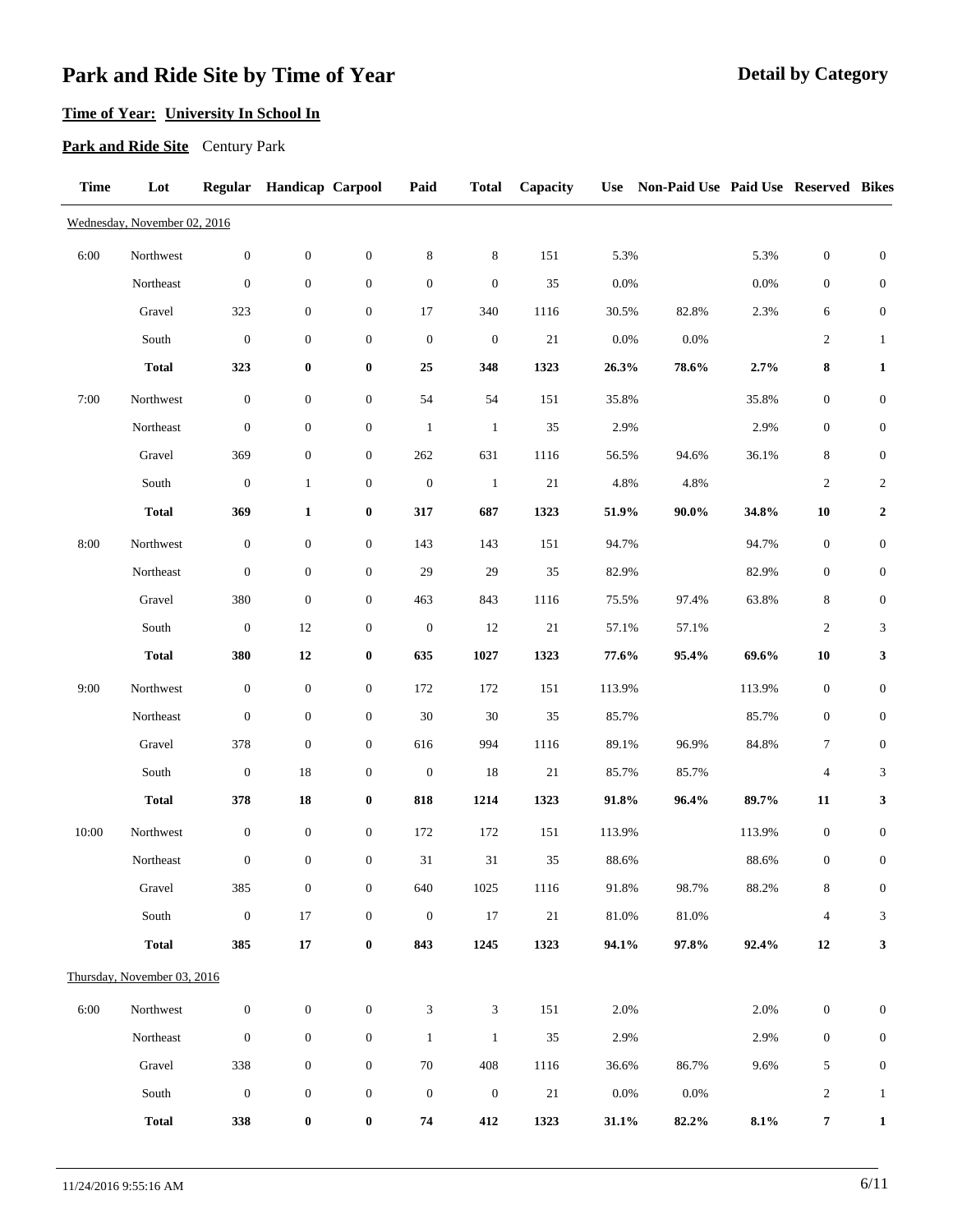### **Time of Year: University In School In**

**Park and Ride Site** Century Park

| <b>Time</b> | Lot          | Regular          | <b>Handicap Carpool</b> |                  | Paid             | <b>Total</b>     | Capacity | <b>Use</b> | Non-Paid Use Paid Use Reserved Bikes |        |                  |                         |
|-------------|--------------|------------------|-------------------------|------------------|------------------|------------------|----------|------------|--------------------------------------|--------|------------------|-------------------------|
| 7:00        | Northwest    | $\boldsymbol{0}$ | $\boldsymbol{0}$        | $\boldsymbol{0}$ | 48               | 48               | 151      | 31.8%      |                                      | 31.8%  | $\boldsymbol{0}$ | $\boldsymbol{0}$        |
|             | Northeast    | $\boldsymbol{0}$ | $\boldsymbol{0}$        | $\mathbf{0}$     | $\boldsymbol{0}$ | $\boldsymbol{0}$ | 35       | 0.0%       |                                      | 0.0%   | $\boldsymbol{0}$ | $\mathbf{0}$            |
|             | Gravel       | 386              | $\boldsymbol{0}$        | $\mathbf{0}$     | 258              | 644              | 1116     | 57.7%      | 99.0%                                | 35.5%  | $\tau$           | $\boldsymbol{0}$        |
|             | South        | $\boldsymbol{0}$ | $\boldsymbol{2}$        | $\boldsymbol{0}$ | $\boldsymbol{0}$ | $\mathbf{2}$     | $21\,$   | 9.5%       | 9.5%                                 |        | $\mathfrak{2}$   | $\mathfrak{Z}$          |
|             | <b>Total</b> | 386              | $\boldsymbol{2}$        | $\bf{0}$         | 306              | 694              | 1323     | 52.5%      | 94.4%                                | 33.6%  | 9                | $\mathbf{3}$            |
| 8:00        | Northwest    | $\boldsymbol{0}$ | $\boldsymbol{0}$        | $\boldsymbol{0}$ | 162              | 162              | 151      | 107.3%     |                                      | 107.3% | $\boldsymbol{0}$ | $\boldsymbol{0}$        |
|             | Northeast    | $\boldsymbol{0}$ | $\boldsymbol{0}$        | $\mathbf{0}$     | $25\,$           | $25\,$           | 35       | 71.4%      |                                      | 71.4%  | $\boldsymbol{0}$ | $\boldsymbol{0}$        |
|             | Gravel       | 386              | $\boldsymbol{0}$        | $\overline{0}$   | 485              | 871              | 1116     | 78.0%      | 99.0%                                | 66.8%  | $\tau$           | $\boldsymbol{0}$        |
|             | South        | $\boldsymbol{0}$ | 9                       | $\mathbf{0}$     | $\boldsymbol{0}$ | 9                | $21\,$   | 42.9%      | 42.9%                                |        | $\mathfrak{2}$   | $\overline{4}$          |
|             | <b>Total</b> | 386              | 9                       | $\bf{0}$         | 672              | 1067             | 1323     | 80.7%      | 96.1%                                | 73.7%  | 9                | $\boldsymbol{4}$        |
| 9:00        | Northwest    | $\boldsymbol{0}$ | $\boldsymbol{0}$        | $\boldsymbol{0}$ | 167              | 167              | 151      | 110.6%     |                                      | 110.6% | $\boldsymbol{0}$ | $\mathbf{0}$            |
|             | Northeast    | $\boldsymbol{0}$ | $\boldsymbol{0}$        | $\mathbf{0}$     | 30               | 30               | 35       | 85.7%      |                                      | 85.7%  | $\mathbf{0}$     | $\mathbf{0}$            |
|             | Gravel       | 386              | $\boldsymbol{0}$        | $\mathbf{0}$     | 557              | 943              | 1116     | 84.5%      | 99.0%                                | 76.7%  | $\tau$           | $\boldsymbol{0}$        |
|             | South        | $\boldsymbol{0}$ | $18\,$                  | $\mathbf{0}$     | $\boldsymbol{0}$ | 18               | $21\,$   | 85.7%      | 85.7%                                |        | $\overline{4}$   | $\overline{4}$          |
|             | <b>Total</b> | 386              | 18                      | $\bf{0}$         | 754              | 1158             | 1323     | 87.5%      | 98.3%                                | 82.7%  | 11               | $\overline{\mathbf{4}}$ |
| 10:00       | Northwest    | $\boldsymbol{0}$ | $\boldsymbol{0}$        | $\boldsymbol{0}$ | 167              | 167              | 151      | 110.6%     |                                      | 110.6% | $\boldsymbol{0}$ | $\boldsymbol{0}$        |
|             | Northeast    | $\boldsymbol{0}$ | $\boldsymbol{0}$        | $\boldsymbol{0}$ | 29               | 29               | $35\,$   | 82.9%      |                                      | 82.9%  | $\boldsymbol{0}$ | $\boldsymbol{0}$        |
|             | Gravel       | 386              | $\boldsymbol{0}$        | $\mathbf{0}$     | 573              | 959              | 1116     | 85.9%      | 99.0%                                | 78.9%  | 8                | $\boldsymbol{0}$        |
|             | South        | $\mathbf{0}$     | 19                      | $\overline{0}$   | $\boldsymbol{0}$ | 19               | 21       | 90.5%      | 90.5%                                |        | 3                | 5                       |
|             | <b>Total</b> | 386              | 19                      | $\bf{0}$         | 769              | 1174             | 1323     | 88.7%      | 98.5%                                | 84.3%  | 11               | 5                       |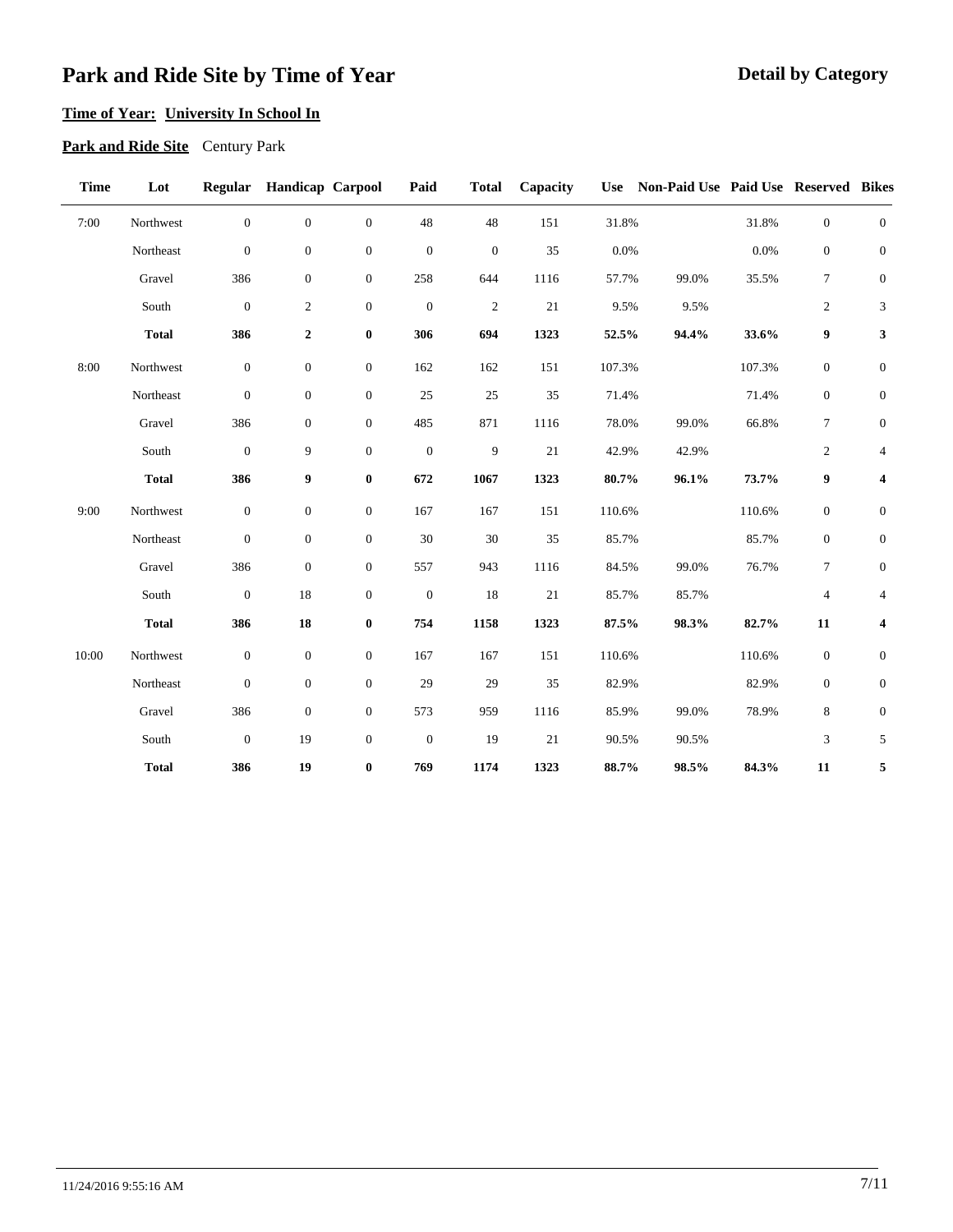## **Time of Year: University In School In**

#### **Park and Ride Site** Meadows

| Time  | Lot                          | <b>Regular</b> | <b>Handicap Carpool</b> |                | Paid             | <b>Total</b> | Capacity | <b>Use</b> | Non-Paid Use Paid Use Reserved Bikes |                  |              |
|-------|------------------------------|----------------|-------------------------|----------------|------------------|--------------|----------|------------|--------------------------------------|------------------|--------------|
|       | Wednesday, November 02, 2016 |                |                         |                |                  |              |          |            |                                      |                  |              |
| 6:00  | Meadows                      | 57             | $\boldsymbol{0}$        | $\overline{0}$ | $\boldsymbol{0}$ | 57           | 254      | 22.4%      | 22.4%                                | $\mathbf{0}$     | $\mathbf{0}$ |
| 7:00  | Meadows                      | 93             | $\boldsymbol{0}$        | $\mathbf{0}$   | $\mathbf{0}$     | 93           | 254      | 36.6%      | 36.6%                                | $\mathbf{0}$     | $\mathbf{0}$ |
| 8:00  | Meadows                      | 146            | $\boldsymbol{0}$        | $\mathbf{0}$   | $\boldsymbol{0}$ | 146          | 254      | 57.5%      | 57.5%                                | $\mathbf{0}$     | $\mathbf{0}$ |
| 9:00  | Meadows                      | 178            | $\boldsymbol{0}$        | $\mathbf{0}$   | $\boldsymbol{0}$ | 178          | 254      | 70.1%      | 70.1%                                | $\boldsymbol{0}$ | $\mathbf{0}$ |
| 10:00 | Meadows                      | 181            | $\mathbf{0}$            | $\mathbf{0}$   | $\mathbf{0}$     | 181          | 254      | 71.3%      | 71.3%                                | $\boldsymbol{0}$ | $\mathbf{0}$ |
|       | Thursday, November 03, 2016  |                |                         |                |                  |              |          |            |                                      |                  |              |
| 6:00  | Meadows                      | 53             | $\mathbf{0}$            | $\overline{0}$ | $\boldsymbol{0}$ | 53           | 254      | 20.9%      | 20.9%                                | $\mathbf{0}$     | $\mathbf{0}$ |
| 7:00  | Meadows                      | 103            | $\boldsymbol{0}$        | $\overline{0}$ | $\boldsymbol{0}$ | 103          | 254      | 40.6%      | 40.6%                                | $\mathbf{0}$     | $\mathbf{0}$ |
| 8:00  | Meadows                      | 163            | $\boldsymbol{0}$        | $\mathbf{0}$   | $\mathbf{0}$     | 163          | 254      | 64.2%      | 64.2%                                | $\boldsymbol{0}$ | $\mathbf{1}$ |
| 9:00  | Meadows                      | 181            | $\mathbf{0}$            | $\mathbf{0}$   | $\mathbf{0}$     | 181          | 254      | 71.3%      | 71.3%                                | $\mathbf{0}$     | 1            |
| 10:00 | Meadows                      | 183            | $\boldsymbol{0}$        | $\mathbf{0}$   | $\mathbf{0}$     | 183          | 254      | 72.0%      | 72.0%                                | $\boldsymbol{0}$ | 1            |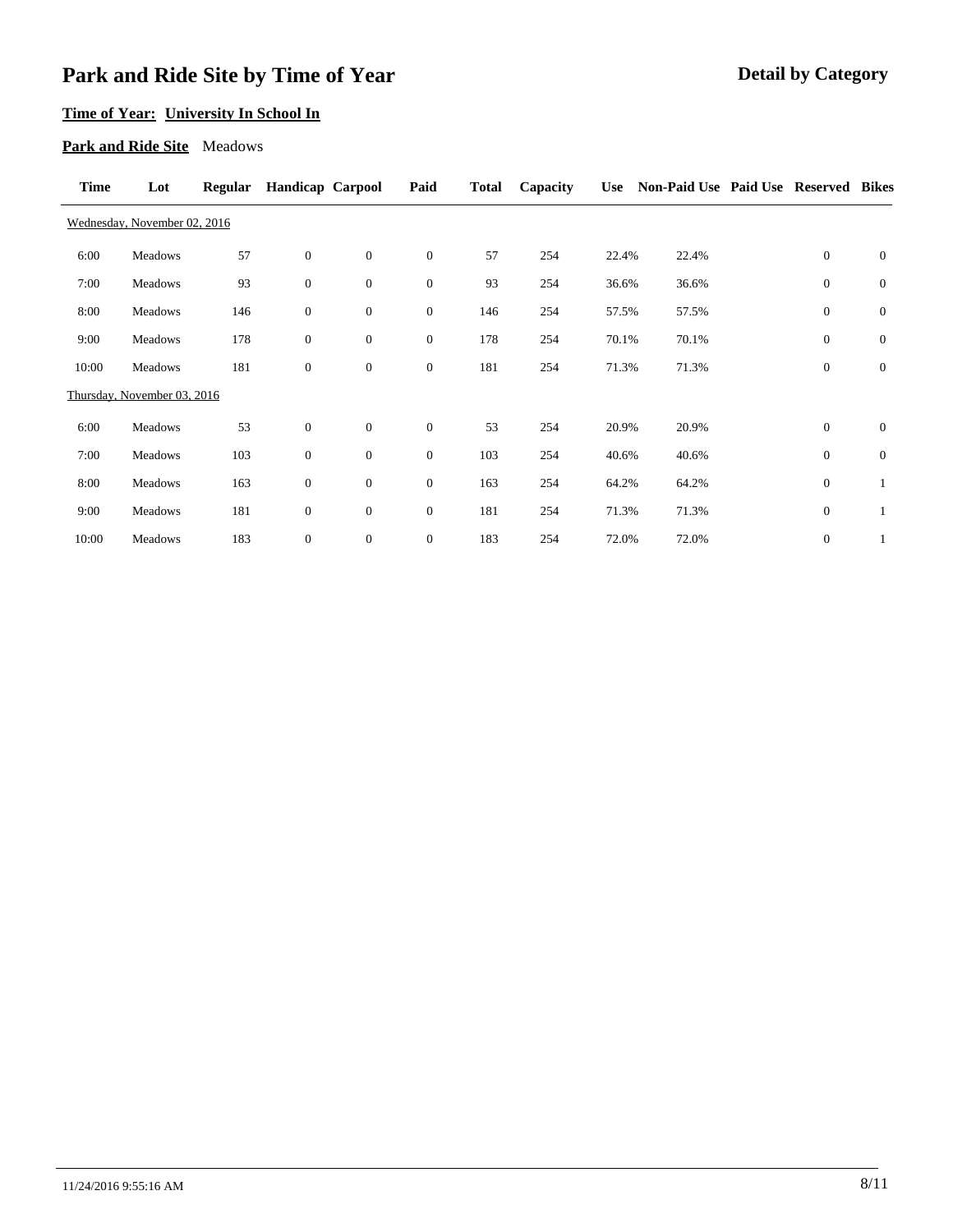# **Time of Year: University In School In**

**Park and Ride Site** Lewis Farms

| <b>Time</b> | Lot                          |                  | Regular Handicap Carpool |                  | Paid             | <b>Total</b>     | Capacity |          | Use Non-Paid Use Paid Use Reserved Bikes |                  |                  |
|-------------|------------------------------|------------------|--------------------------|------------------|------------------|------------------|----------|----------|------------------------------------------|------------------|------------------|
|             | Wednesday, November 02, 2016 |                  |                          |                  |                  |                  |          |          |                                          |                  |                  |
| 6:00        | Paved                        | 47               | $\boldsymbol{0}$         | $\boldsymbol{0}$ | $\boldsymbol{0}$ | 47               | 373      | 12.6%    | 12.6%                                    | $\boldsymbol{0}$ | $\boldsymbol{0}$ |
|             | Gravel                       | $\boldsymbol{0}$ | $\boldsymbol{0}$         | $\boldsymbol{0}$ | $\boldsymbol{0}$ | $\boldsymbol{0}$ | 240      | $0.0\%$  | 0.0%                                     | $\mathbf{0}$     | $\boldsymbol{0}$ |
|             | <b>Total</b>                 | 47               | $\pmb{0}$                | $\pmb{0}$        | $\pmb{0}$        | $\bf 47$         | 613      | $7.7\%$  | $7.7\%$                                  | $\boldsymbol{0}$ | $\pmb{0}$        |
| 7:00        | Paved                        | 134              | $\mathbf{1}$             | $\boldsymbol{0}$ | $\boldsymbol{0}$ | 135              | 373      | 36.2%    | 36.2%                                    | $\boldsymbol{0}$ | $\boldsymbol{0}$ |
|             | Gravel                       | $\boldsymbol{0}$ | $\boldsymbol{0}$         | $\boldsymbol{0}$ | $\boldsymbol{0}$ | $\boldsymbol{0}$ | $240\,$  | $0.0\%$  | 0.0%                                     | $\boldsymbol{0}$ | $\boldsymbol{0}$ |
|             | <b>Total</b>                 | 134              | $\mathbf{1}$             | $\pmb{0}$        | $\bf{0}$         | 135              | 613      | 22.0%    | 22.0%                                    | $\boldsymbol{0}$ | $\pmb{0}$        |
| 8:00        | Paved                        | 309              | $\boldsymbol{2}$         | $\boldsymbol{0}$ | $\boldsymbol{0}$ | 311              | 373      | 83.4%    | 83.4%                                    | $\boldsymbol{0}$ | $\boldsymbol{0}$ |
|             | Gravel                       | $\mathbf{1}$     | $\boldsymbol{0}$         | $\boldsymbol{0}$ | $\boldsymbol{0}$ | $\mathbf{1}$     | $240\,$  | 0.4%     | 0.4%                                     | $\boldsymbol{0}$ | $\boldsymbol{0}$ |
|             | <b>Total</b>                 | 310              | $\boldsymbol{2}$         | $\pmb{0}$        | $\boldsymbol{0}$ | 312              | 613      | $50.9\%$ | $50.9\%$                                 | $\bf{0}$         | $\pmb{0}$        |
| 9:00        | Paved                        | 363              | $\overline{c}$           | $\boldsymbol{0}$ | $\boldsymbol{0}$ | 365              | 373      | 97.9%    | 97.9%                                    | $\boldsymbol{0}$ | $\mathbf{1}$     |
|             | Gravel                       | $\overline{7}$   | $\boldsymbol{0}$         | $\boldsymbol{0}$ | $\boldsymbol{0}$ | $\overline{7}$   | $240\,$  | 2.9%     | 2.9%                                     | $\boldsymbol{0}$ | $\boldsymbol{0}$ |
|             | <b>Total</b>                 | 370              | $\boldsymbol{2}$         | $\pmb{0}$        | $\bf{0}$         | 372              | 613      | $60.7\%$ | $60.7\%$                                 | $\pmb{0}$        | $\mathbf{1}$     |
| 10:00       | Paved                        | 362              | $\boldsymbol{2}$         | $\boldsymbol{0}$ | $\boldsymbol{0}$ | 364              | 373      | 97.6%    | 97.6%                                    | $\boldsymbol{0}$ | $\mathbf{1}$     |
|             | Gravel                       | 46               | $\boldsymbol{0}$         | $\boldsymbol{0}$ | $\boldsymbol{0}$ | 46               | 240      | 19.2%    | 19.2%                                    | $\boldsymbol{0}$ | $\boldsymbol{0}$ |
|             | <b>Total</b>                 | 408              | $\boldsymbol{2}$         | $\pmb{0}$        | $\bf{0}$         | 410              | 613      | 66.9%    | 66.9%                                    | $\pmb{0}$        | $\mathbf{1}$     |
|             | Thursday, November 03, 2016  |                  |                          |                  |                  |                  |          |          |                                          |                  |                  |
| 6:00        | Paved                        | $50\,$           | $\boldsymbol{0}$         | $\boldsymbol{0}$ | $\boldsymbol{0}$ | $50\,$           | 373      | 13.4%    | 13.4%                                    | $\boldsymbol{0}$ | $\boldsymbol{0}$ |
|             | Gravel                       | $\sqrt{2}$       | $\boldsymbol{0}$         | $\boldsymbol{0}$ | $\boldsymbol{0}$ | $\boldsymbol{2}$ | 240      | $0.8\%$  | 0.8%                                     | $\boldsymbol{0}$ | $\boldsymbol{0}$ |
|             | <b>Total</b>                 | 52               | $\pmb{0}$                | $\pmb{0}$        | $\boldsymbol{0}$ | 52               | 613      | 8.5%     | 8.5%                                     | 0                | $\pmb{0}$        |
| 7:00        | Paved                        | 156              | $\mathbf{1}$             | $\boldsymbol{0}$ | $\boldsymbol{0}$ | 157              | 373      | 42.1%    | 42.1%                                    | $\boldsymbol{0}$ | $\boldsymbol{0}$ |
|             | Gravel                       | $\sqrt{2}$       | $\boldsymbol{0}$         | $\boldsymbol{0}$ | $\boldsymbol{0}$ | 2                | $240\,$  | $0.8\%$  | 0.8%                                     | $\boldsymbol{0}$ | $\boldsymbol{0}$ |
|             | <b>Total</b>                 | 158              | $\mathbf{1}$             | $\pmb{0}$        | $\boldsymbol{0}$ | 159              | 613      | 25.9%    | 25.9%                                    | $\bf{0}$         | $\bf{0}$         |
| 8:00        | Paved                        | 296              | $\sqrt{2}$               | $\boldsymbol{0}$ | $\boldsymbol{0}$ | $298\,$          | 373      | 79.9%    | 79.9%                                    | $\boldsymbol{0}$ | $\boldsymbol{0}$ |
|             | Gravel                       | $\sqrt{2}$       | $\mathbf{0}$             | $\boldsymbol{0}$ | $\boldsymbol{0}$ | $\sqrt{2}$       | 240      | 0.8%     | 0.8%                                     | $\boldsymbol{0}$ | $\boldsymbol{0}$ |
|             | <b>Total</b>                 | 298              | $\boldsymbol{2}$         | $\boldsymbol{0}$ | $\boldsymbol{0}$ | 300              | 613      | 48.9%    | 48.9%                                    | $\boldsymbol{0}$ | $\pmb{0}$        |
| 9:00        | Paved                        | 355              | 3                        | $\boldsymbol{0}$ | $\boldsymbol{0}$ | 358              | 373      | 96.0%    | 96.0%                                    | $\boldsymbol{0}$ | $\boldsymbol{0}$ |
|             | Gravel                       | $\mathfrak{Z}$   | $\boldsymbol{0}$         | $\boldsymbol{0}$ | $\boldsymbol{0}$ | $\mathfrak{Z}$   | 240      | 1.3%     | 1.3%                                     | $\boldsymbol{0}$ | $\boldsymbol{0}$ |
|             | <b>Total</b>                 | 358              | $\mathbf{3}$             | $\pmb{0}$        | $\bf{0}$         | 361              | 613      | 58.9%    | 58.9%                                    | $\boldsymbol{0}$ | $\boldsymbol{0}$ |
| 10:00       | Paved                        | 363              | 3                        | $\boldsymbol{0}$ | $\boldsymbol{0}$ | 366              | 373      | 98.1%    | 98.1%                                    | $\boldsymbol{0}$ | $\boldsymbol{0}$ |
|             | Gravel                       | 25               | $\boldsymbol{0}$         | $\boldsymbol{0}$ | $\boldsymbol{0}$ | 25               | 240      | 10.4%    | 10.4%                                    | $\boldsymbol{0}$ | $\boldsymbol{0}$ |
|             | <b>Total</b>                 | 388              | 3                        | $\boldsymbol{0}$ | $\boldsymbol{0}$ | 391              | 613      | 63.8%    | 63.8%                                    | $\boldsymbol{0}$ | $\boldsymbol{0}$ |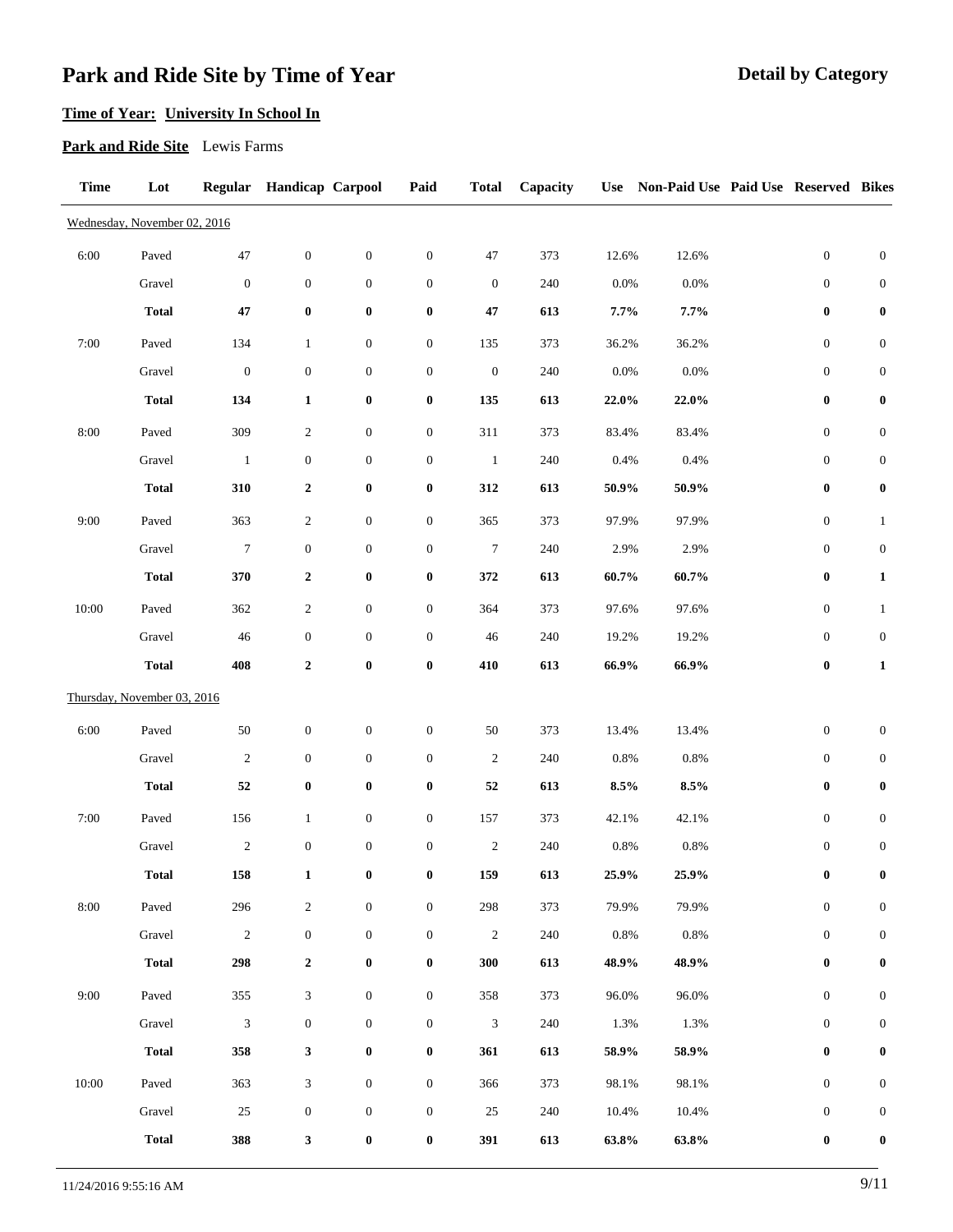# **Time of Year: University In School In**

### **Park and Ride Site** Eaux Claires

| <b>Time</b> | Lot                          | <b>Regular</b> | <b>Handicap Carpool</b> |                | Paid             | <b>Total</b> | Capacity | <b>Use</b> | Non-Paid Use Paid Use Reserved Bikes |                  |                |
|-------------|------------------------------|----------------|-------------------------|----------------|------------------|--------------|----------|------------|--------------------------------------|------------------|----------------|
|             | Wednesday, November 02, 2016 |                |                         |                |                  |              |          |            |                                      |                  |                |
| 6:00        | <b>Eaux Claires</b>          | 11             | $\mathbf{0}$            | $\overline{0}$ | $\mathbf{0}$     | 11           | 391      | 2.8%       | 2.8%                                 | $\theta$         | $\overline{0}$ |
| 7:00        | Eaux Claires                 | 123            | $\mathbf{1}$            | $\overline{0}$ | $\mathbf{0}$     | 124          | 391      | 31.7%      | 31.7%                                | $\mathbf{0}$     | $\mathbf{0}$   |
| 8:00        | Eaux Claires                 | 317            | $\mathbf{1}$            | $\overline{0}$ | $\boldsymbol{0}$ | 318          | 391      | 81.3%      | 81.3%                                | $\boldsymbol{0}$ | $\mathbf{0}$   |
| 9:00        | Eaux Claires                 | 380            | $\overline{c}$          | $\overline{0}$ | $\boldsymbol{0}$ | 382          | 391      | 97.7%      | 97.7%                                | $\mathbf{0}$     | $\mathbf{0}$   |
| 10:00       | Eaux Claires                 | 383            | 3                       | $\overline{0}$ | $\mathbf{0}$     | 386          | 391      | 98.7%      | 98.7%                                | $\mathbf{0}$     | $\overline{c}$ |
|             | Thursday, November 03, 2016  |                |                         |                |                  |              |          |            |                                      |                  |                |
| 6:00        | Eaux Claires                 | 16             | $\mathbf{0}$            | $\overline{0}$ | $\boldsymbol{0}$ | 16           | 391      | 4.1%       | 4.1%                                 | $\theta$         | $\mathbf{0}$   |
| 7:00        | Eaux Claires                 | 105            | $\mathbf{1}$            | $\overline{0}$ | $\mathbf{0}$     | 106          | 391      | 27.1%      | 27.1%                                | $\theta$         | $\mathbf{0}$   |
| 8:00        | Eaux Claires                 | 296            | $\mathbf{1}$            | $\overline{0}$ | $\boldsymbol{0}$ | 297          | 391      | 76.0%      | 76.0%                                | $\theta$         | 1              |
| 9:00        | <b>Eaux Claires</b>          | 358            | $\overline{c}$          | $\overline{0}$ | $\boldsymbol{0}$ | 360          | 391      | 92.1%      | 92.1%                                | $\mathbf{0}$     | 1              |
| 10:00       | Eaux Claires                 | 383            | $\boldsymbol{2}$        | $\overline{0}$ | $\boldsymbol{0}$ | 385          | 391      | 98.5%      | 98.5%                                | $\mathbf{0}$     | $\mathbf{1}$   |